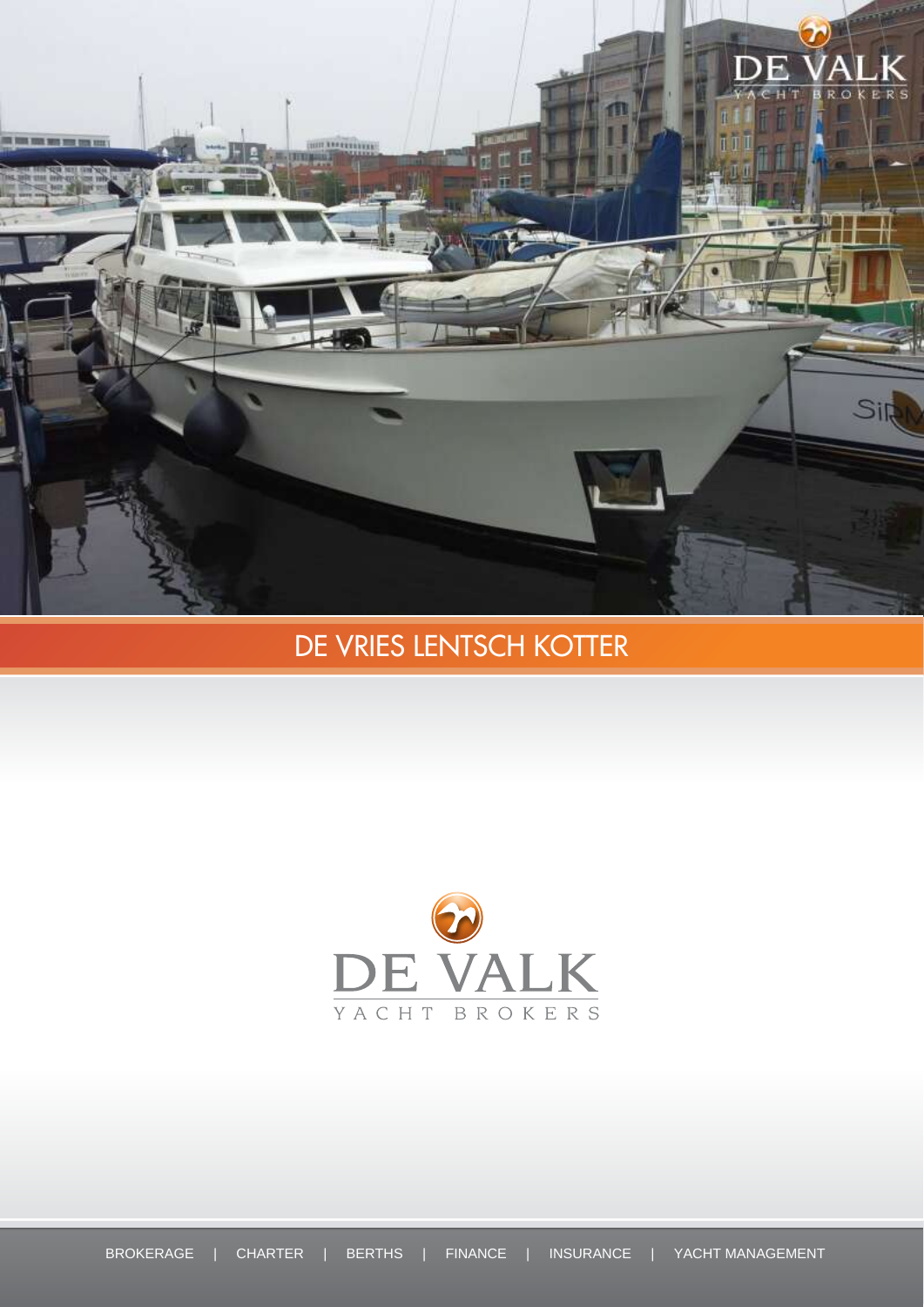#### **BROKER'S COMMENTS**

''Well maintained De Vries Lentsch Cutter named "Allure". This De vries Lentsch Cutter is a beautiful timeless model designed by "Willem de Vries Lentsch" and very solidly built with her steel hull and aluminum superstructure. In 2021 the "Allure" was refitted with recent navigation equipment and new double glazing was installed with plastic window frames. This exclusive cutter is also equipped with stabilizers, hydraulic bow, stern thruster and mast, central heating, floor heating, air conditioning, etc.. In short, an extremely comfortable De Vries Lentsch Cutter for long stays!"

#### **SPECIFICATIONS**

| <b>Dimensions</b> | $19,10 \times 5,45 \times 1,65$ (m) | <b>Builder</b>     | Van Meel - Hardinxveld - Giessendam |
|-------------------|-------------------------------------|--------------------|-------------------------------------|
| <b>Built</b>      | 1995                                | Cabins             | 3                                   |
| <b>Material</b>   | Steel                               | <b>Berths</b>      | 6                                   |
| Engine(s)         | 2 x MAN D2866E diesel               | H <sub>p</sub> /Kw | 225 (hp), 165,38 (kw)               |
|                   | <b>SOLD</b>                         | Lying              | not at sales office                 |
|                   |                                     |                    |                                     |

#### **CONTACT**

| <b>Sales office</b> | De Valk Belgium   | <b>Telephone</b> | +3258680218       |
|---------------------|-------------------|------------------|-------------------|
| <b>Address</b>      | $\frac{1}{2}$     | Fax              | +31 355829019     |
|                     | 1401PT Nieuwpoort | E-mail           | belgium@devalk.nl |
|                     | <b>Belgium</b>    |                  |                   |

#### **DISCLAIMER**

These particulars are given in good faith as supplied but cannot be guaranteed and cannot be used for contracts.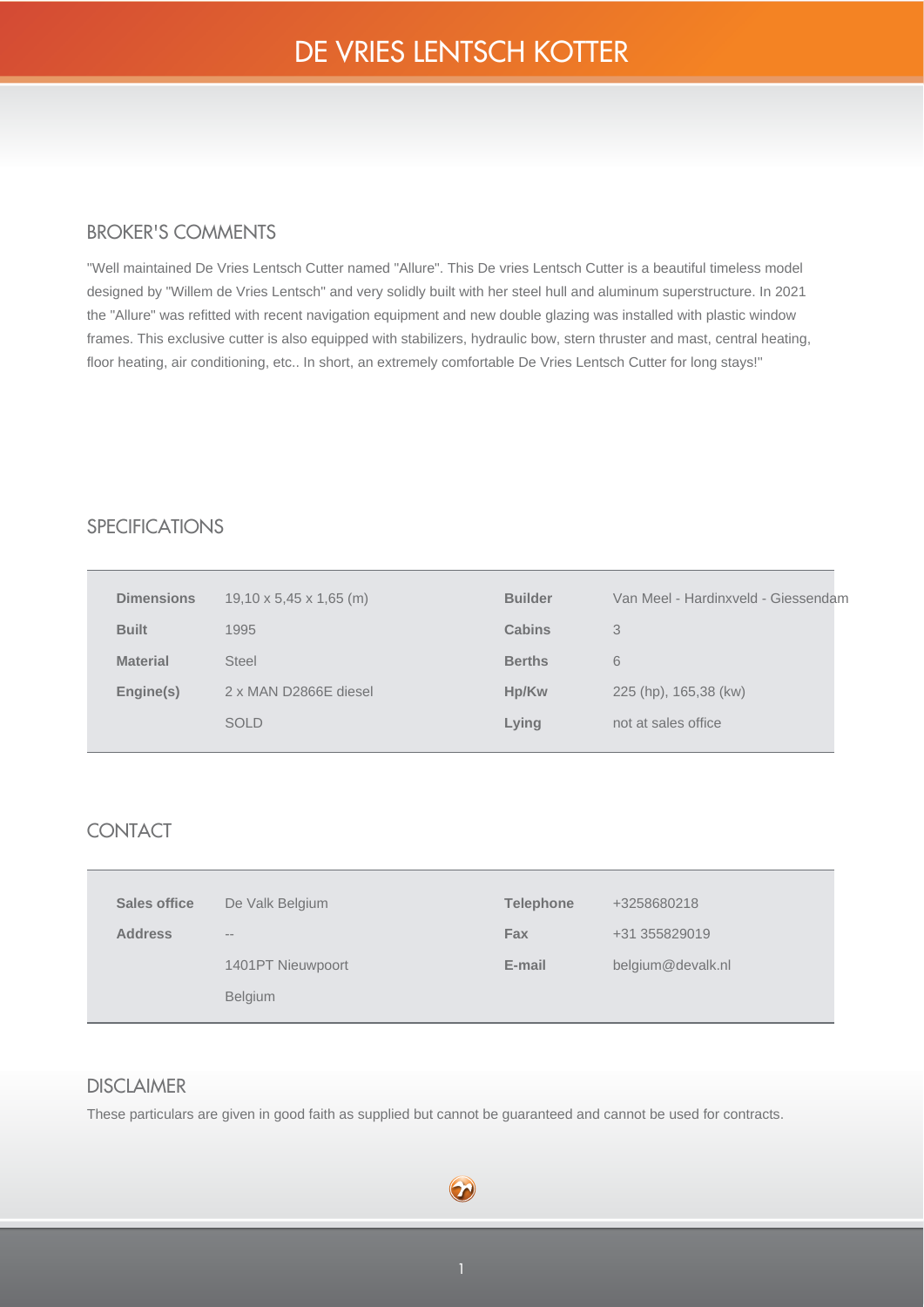#### **GENERAL**

**Model DE VRIES LENTSCH KOTTER Type motor yacht LOA (m) 19,10 Beam (m) 5,45 Draft (m) 1,65 Air draft (m) 3,60 Headroom (m) 2,00 Year built 1995 Builder Van Meel - Hardinxveld - Giessendam Country The Netherlands Designer W. de Vries Lentsch - Amsterdam Displacement (t) 64 CE norm NA Hull material steel Hull colour white Hull thickness (mm) 7.5 Hull shape round-bilged Superstructure material aluminium Rubbing strake steel Deck material stainless steel Deck finish teak massive Superstructure deck finish non-skid moulded in Cockpit deck finish teak** massive **Window frame synthetic** (Trepa) (2021) **Window material double** glazing (2021) **Deckhatch yes Portholes steel Insulation rockwool Radar arch collapsible Mast can be lowered hydraulic** 

 $\bm{\omega}$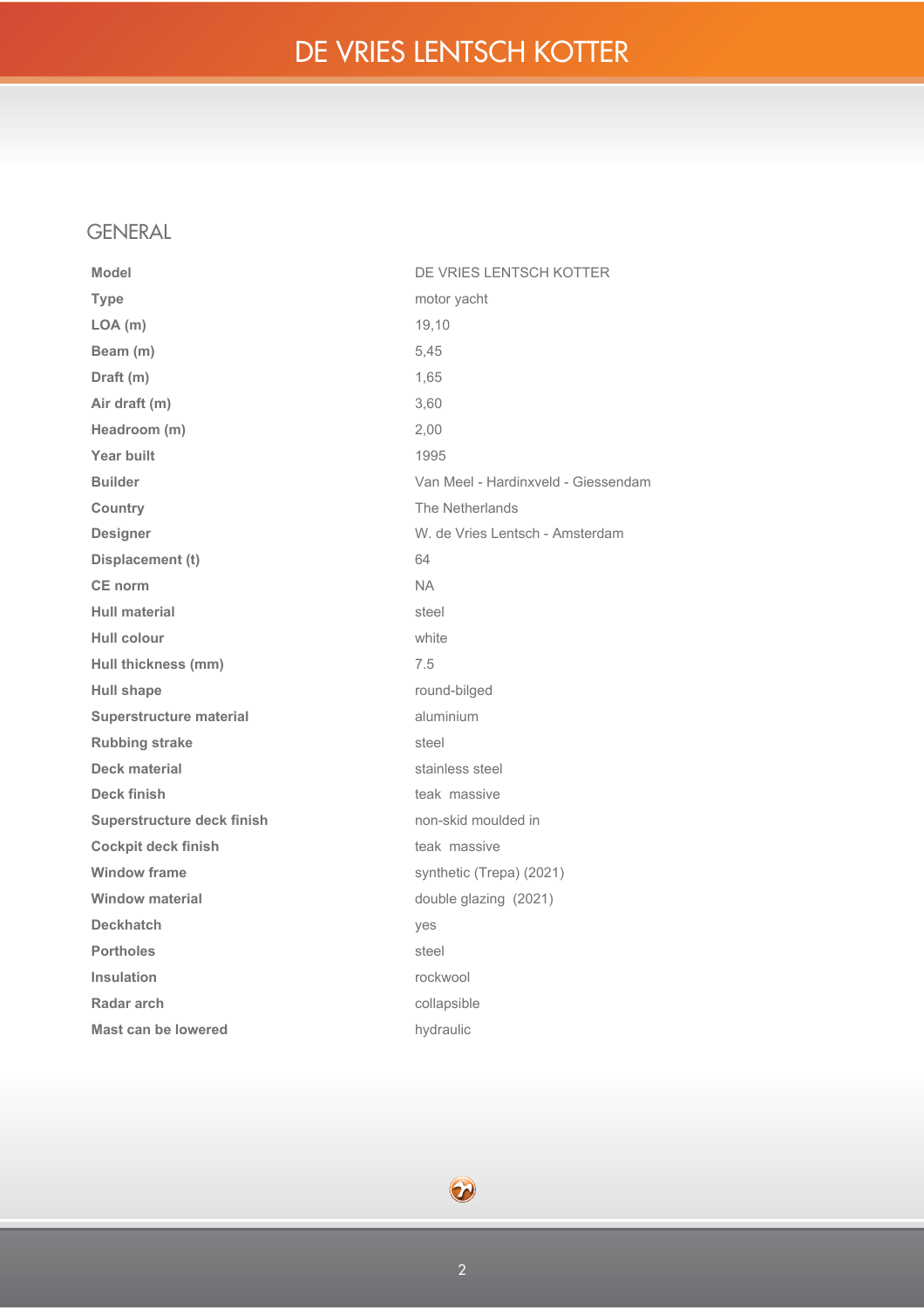| <b>Fuel tank (litre)</b>          | steel 5000                  |
|-----------------------------------|-----------------------------|
| Fuel tank 2 (litre)               | steel 2x 1350               |
| Level indicator (fuel tank)       | sight glasses, normal gauge |
| <b>Freshwater tank (litre)</b>    | steel 2x 2000               |
| Level indicator (freshwater)      | yes                         |
| <b>Blackwater tank (litre)</b>    | <b>ves</b>                  |
| Level indicator (blackwater)      | yes                         |
| <b>Blackwater tank extraction</b> | pump                        |
| <b>Wheel steering</b>             | hydraulic                   |
| Inside helm position              | ves                         |
| <b>Extra info</b>                 | 1x fuel tank 300 steel      |

### **ACCOMMODATION**

| <b>Cabins</b>                  | 3                              |
|--------------------------------|--------------------------------|
| <b>Berths</b>                  | 6                              |
| <b>Interior</b>                | ash                            |
| Floor                          | carpet tiles                   |
| Aft deck                       | yes                            |
| Saloon                         | yes                            |
| Headroom saloon (m)            | $\overline{2}$                 |
| <b>Heating</b>                 | central heating Kabola         |
| <b>Heating 2</b>               | floor heating electric (tiles) |
| Air-conditioning               | reverse cycle airco 7x         |
| <b>Dinette</b>                 | yes                            |
| <b>Opening door to cockpit</b> | french doors                   |
| Galley                         | yes                            |
| Countertop                     | marble                         |
| <b>Sink</b>                    | stainless steel                |
| Cooker                         | electric                       |
| <b>Extractor</b>               | yes                            |
|                                |                                |

 $\odot$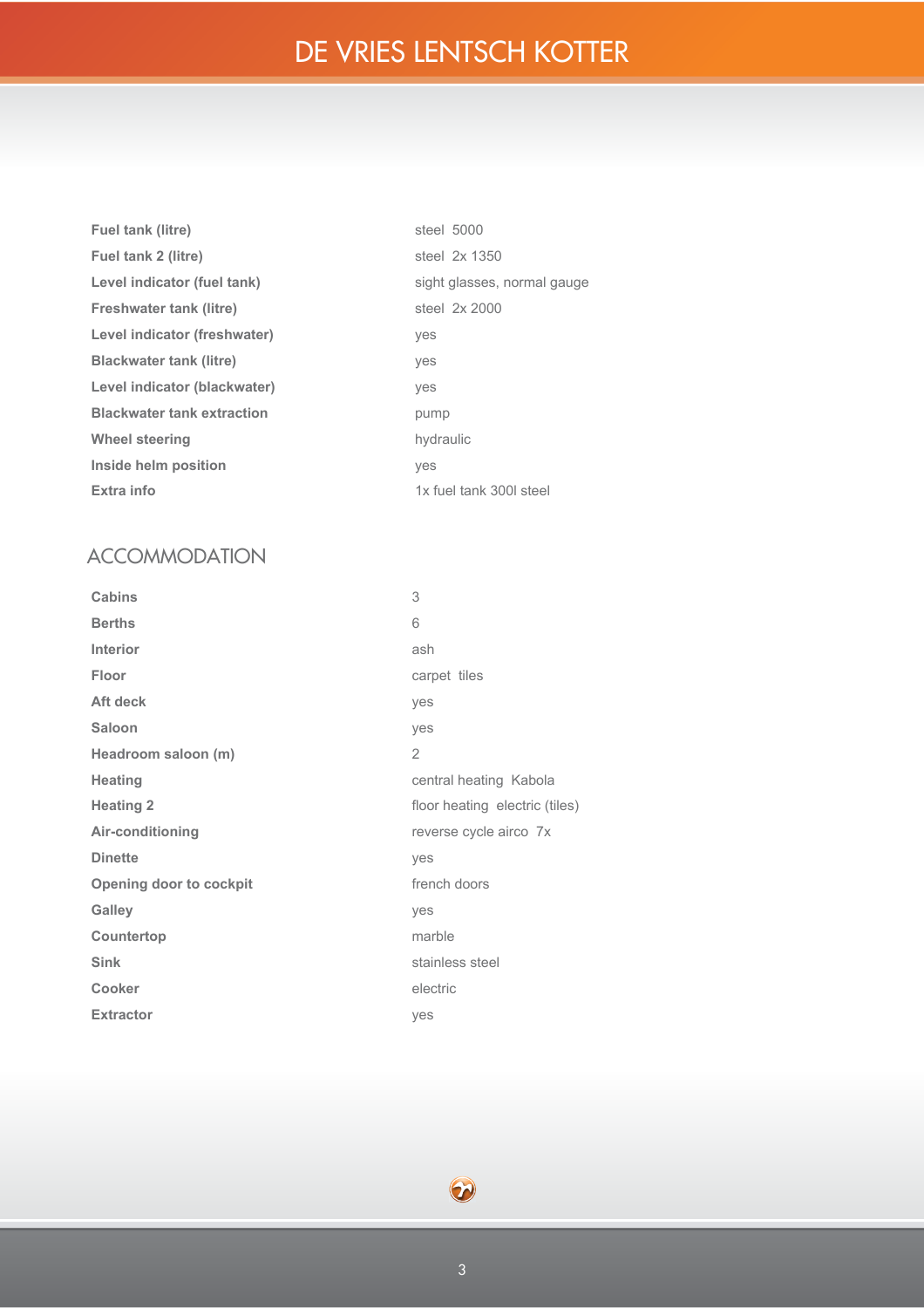| Microwave/oven combi    | Siemens                          |
|-------------------------|----------------------------------|
| Fridge                  | yes                              |
| Freezer                 | yes                              |
| <b>Hot water system</b> | on central heating               |
| Water pressure system   | electrical                       |
| <b>Dishwasher</b>       | yes                              |
| <b>Crockery</b>         | yes                              |
| Owners cabin            | French bed                       |
| Bed length (m)          | $2.00 \times 1.60$               |
| Wardrobe                | hanging/drawers/shelves dressing |
| <b>Bathroom</b>         | en suite                         |
| <b>Toilet</b>           | en suite                         |
| <b>Toilet system</b>    | electric                         |
| Wash basin              | in the bathroom                  |
| <b>Shower</b>           | en suite                         |
| Guest cabin 1           | double bed                       |
| Bed length (m)          | $2.00 \times 1.40$               |
| Wardrobe                | hanging/drawers/shelves          |
| <b>Bathroom</b>         | en suite                         |
| <b>Toilet</b>           | en suite                         |
| <b>Toilet system</b>    | electric                         |
| Wash basin              | in the bathroom                  |
| <b>Shower</b>           | en suite                         |
| Guest cabin 2           | bunk bed                         |
| Bed length (m)          | $2.00 \times 0.70$               |
| Wardrobe                | hanging/drawers/shelves          |
| <b>Bathroom</b>         | en suite                         |
| <b>Toilet</b>           | en suite                         |
| <b>Toilet system</b>    | electric                         |
| Wash basin              | in the bathroom                  |
| <b>Shower</b>           | en suite                         |
| <b>Washing machine</b>  | yes                              |

 $\odot$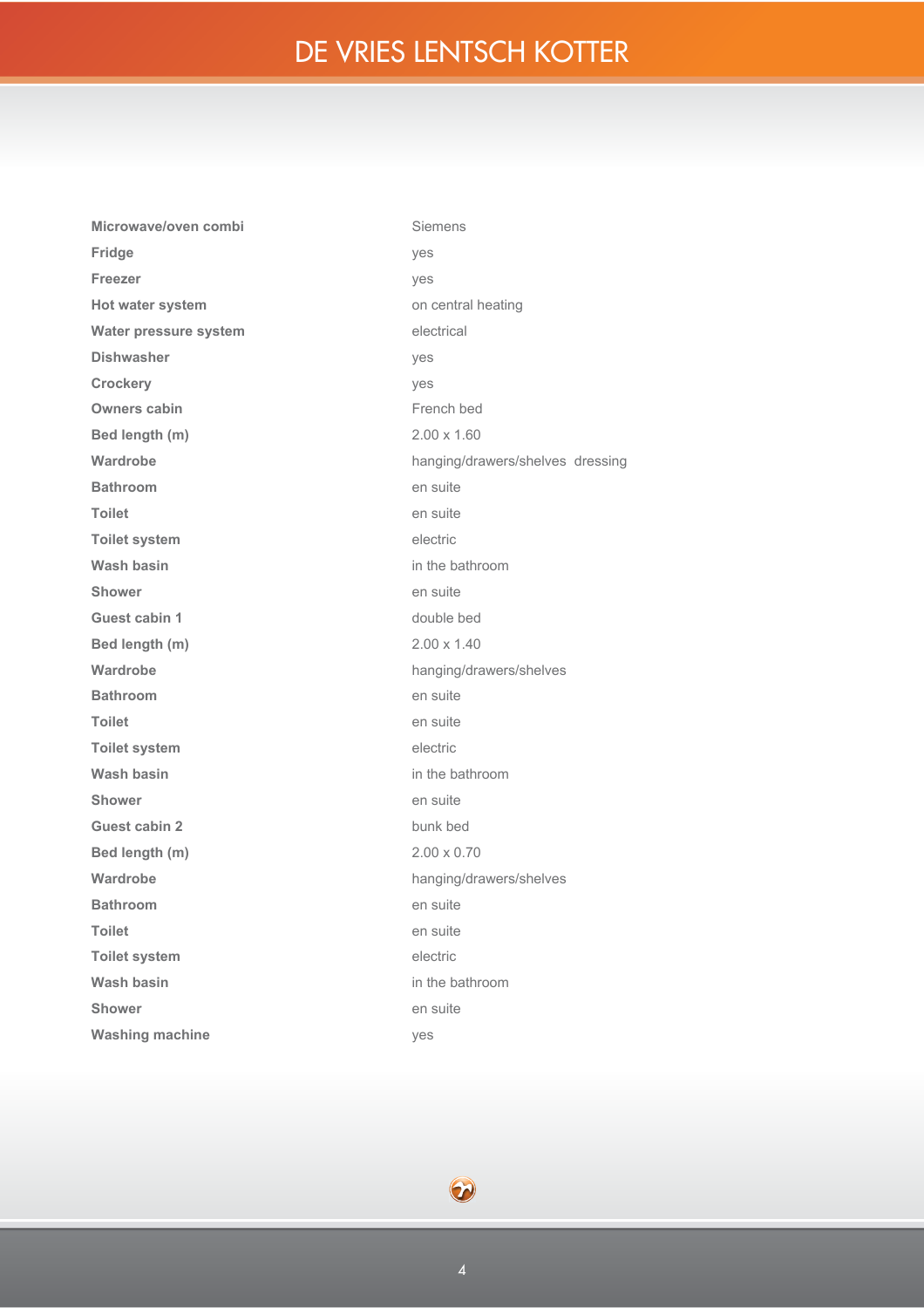| Dryer      | ves                    |
|------------|------------------------|
| Extra info | cockpit seats (2017-   |
| Extra info | sofa upholstery (2020) |

### **MACHINERY**

| No of engines                   | $\overline{2}$              |
|---------------------------------|-----------------------------|
| <b>Make</b>                     | <b>MAN</b>                  |
| <b>Type</b>                     | D2866E                      |
| <b>HP</b>                       | 225                         |
| kW                              | 165,38                      |
| Fuel                            | diesel                      |
| Year installed                  | 1995                        |
| Maximum speed (kn)              | 20                          |
| <b>Cruising speed (kn)</b>      | 8                           |
| <b>Consumption (I/hr)</b>       | 30                          |
| <b>Engine hours</b>             | 3430                        |
| <b>Engine cooling system</b>    | freshwater heat exchanger   |
| <b>Drive</b>                    | shaft                       |
| <b>Engine controls</b>          | electrical + remote control |
| Gearbox                         | hydraulic                   |
| <b>Bowthruster</b>              | hydraulic 25pk              |
| <b>Sternthruster</b>            | hydraulic 25pk              |
| <b>Exhaust</b>                  | watercooled                 |
| <b>Thrust bearing</b>           | yes                         |
| <b>Propeller type</b>           | fixed                       |
| <b>Propeller shaft material</b> | stainless steel             |
| <b>Shaft lubrication</b>        | water                       |
| <b>Electric bilge pump</b>      | yes                         |
| <b>Electrical installation</b>  | 12V/24V/220V                |
| Generator                       | Onan 16KVA                  |

 $\bigodot$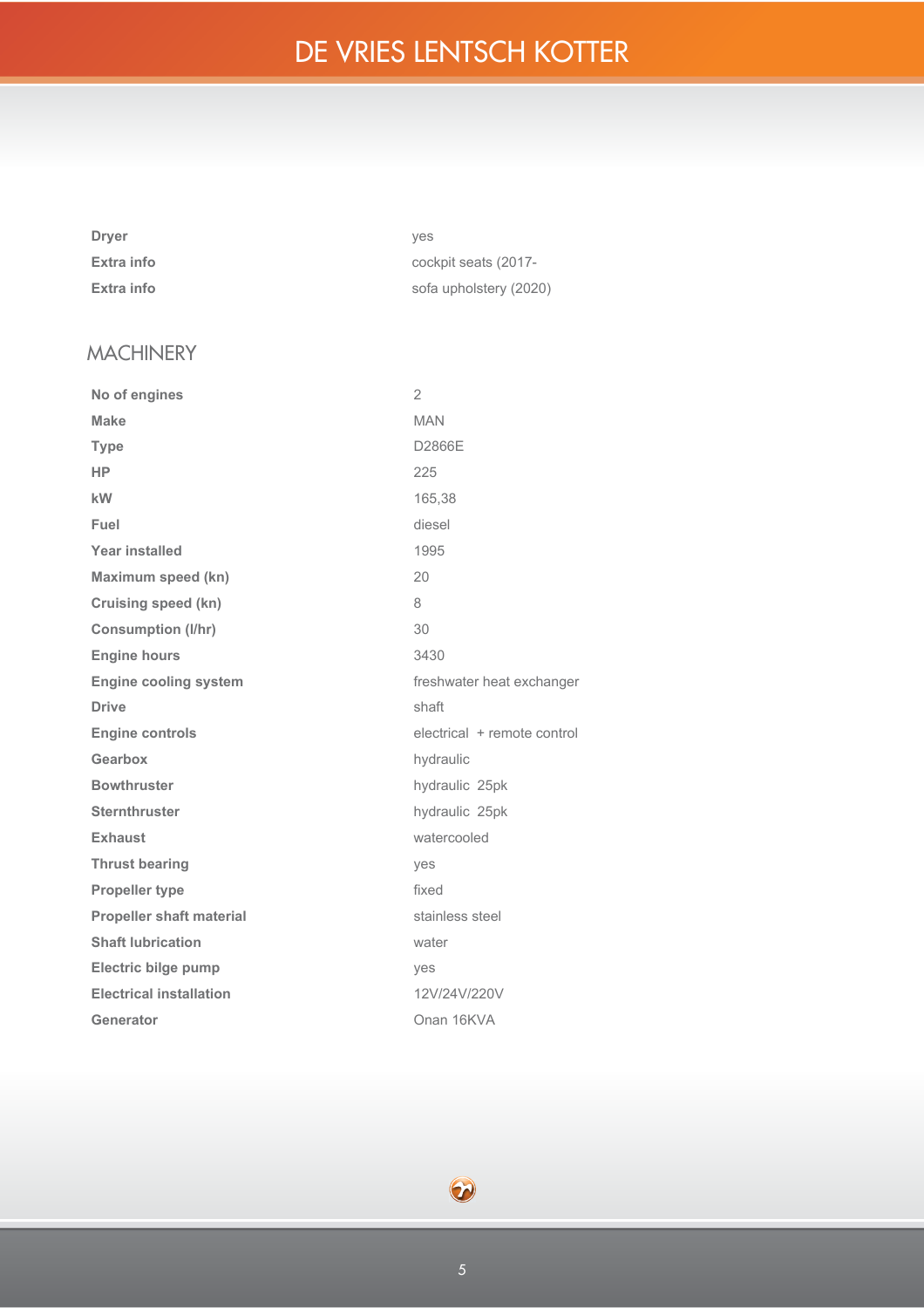| <b>Batteries</b>       | yes                      |
|------------------------|--------------------------|
| <b>Start battery</b>   | (2021)                   |
| <b>Service battery</b> | (2021)                   |
| <b>Battery monitor</b> | yes                      |
| <b>Battery charger</b> | 2x Mastervolt 24 V/100Ah |
| Inverter               | 1x Mastervolt 24V/6000W  |
| Shorepower             | with cable               |
| <b>Stabilizers</b>     | fin Koopnautic Searocg   |

#### **NAVIGATION**

| <b>Compass</b>           | yes                                                    |
|--------------------------|--------------------------------------------------------|
| <b>Electric compass</b>  | yes                                                    |
| Depth sounder            | Logic                                                  |
| <b>Depth sounder/log</b> | yes                                                    |
| Log                      | Logic                                                  |
| Windset                  | Logic                                                  |
| <b>VHF</b>               | 2x                                                     |
| <b>VHF</b> handheld      | 1                                                      |
| <b>Autopilot</b>         | Raymarine Evolution EV-300 (2021)                      |
| <b>Plotter/GPS</b>       | <b>Tresco (2021)</b>                                   |
| Radar/GPS/plotter        | Raymarine Axiom 16inch (2021)                          |
| <b>Navtex</b>            | Lo-Ka-Ta 1                                             |
| <b>Personal computer</b> | yes                                                    |
| Wifi antenna             | yes                                                    |
| <b>AIS transceiver</b>   | yes                                                    |
| Camera                   | engineroom (2021) + Raymarine T200 night vision (2021) |
| <b>Navigation lights</b> | yes                                                    |
| Searchlight              | sanshin                                                |

### **EQUIPMENT**

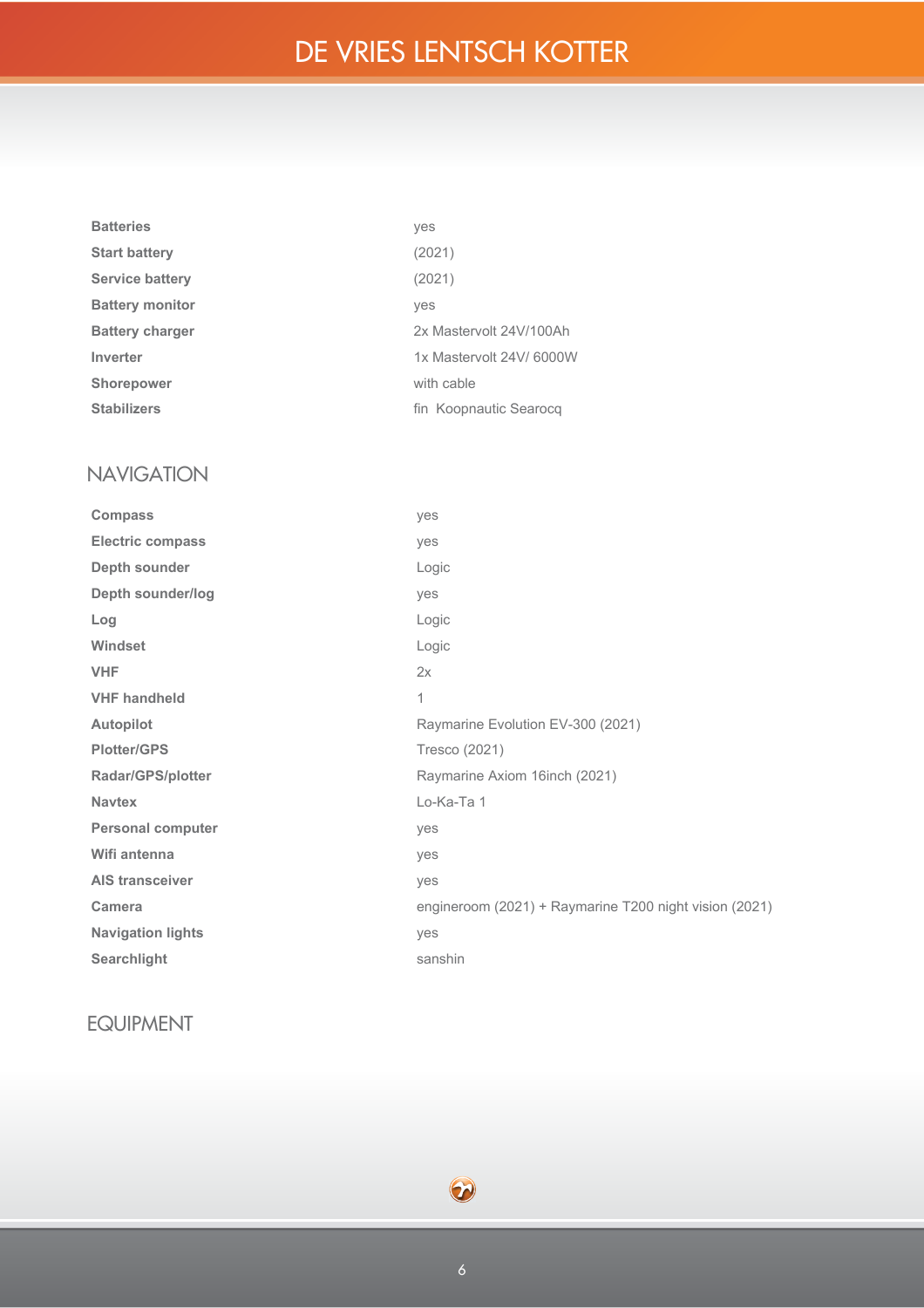| <b>Fixed windscreen</b>    | yes                    |
|----------------------------|------------------------|
| <b>Bimini</b>              | yes                    |
| <b>Winter cover</b>        | (2016)                 |
| <b>Window cover</b>        | (2016)                 |
| <b>Cockpit cushions</b>    | yes                    |
| <b>Cockpit table</b>       | yes                    |
| <b>Cockpit chairs</b>      | yes                    |
| <b>Boarding ladder</b>     | stainless steel        |
| <b>Transom door</b>        | yes                    |
| <b>Deck shower</b>         | yes                    |
| <b>Anchor</b>              | 2x                     |
| <b>Windlass</b>            | hydraulic              |
| Capstan                    | hydraulic              |
| <b>Windlass aft</b>        | hydraulic              |
| Deck wash                  | needs to be serviced   |
| Deck crane                 | electric               |
| Sea railing                | stainless steel wood + |
| Grab rail (superstructure) | stainless steel        |
| Railing side opening gates | 2x hydraulic           |
| <b>Pushpit</b>             | yes                    |
| <b>Pulpit</b>              | yes                    |
| Lifejackets                | yes                    |
| Wiper                      | 3x                     |
| <b>Window heating</b>      | yes                    |
| Horn                       | air pressure           |
| <b>Fenders</b>             | yes                    |
| <b>Mooring lines</b>       | yes                    |
| Spare parts                | yes                    |
| <b>Tools</b>               | yes                    |
| TV                         | yes                    |
| <b>TracVision ball</b>     | (2015)                 |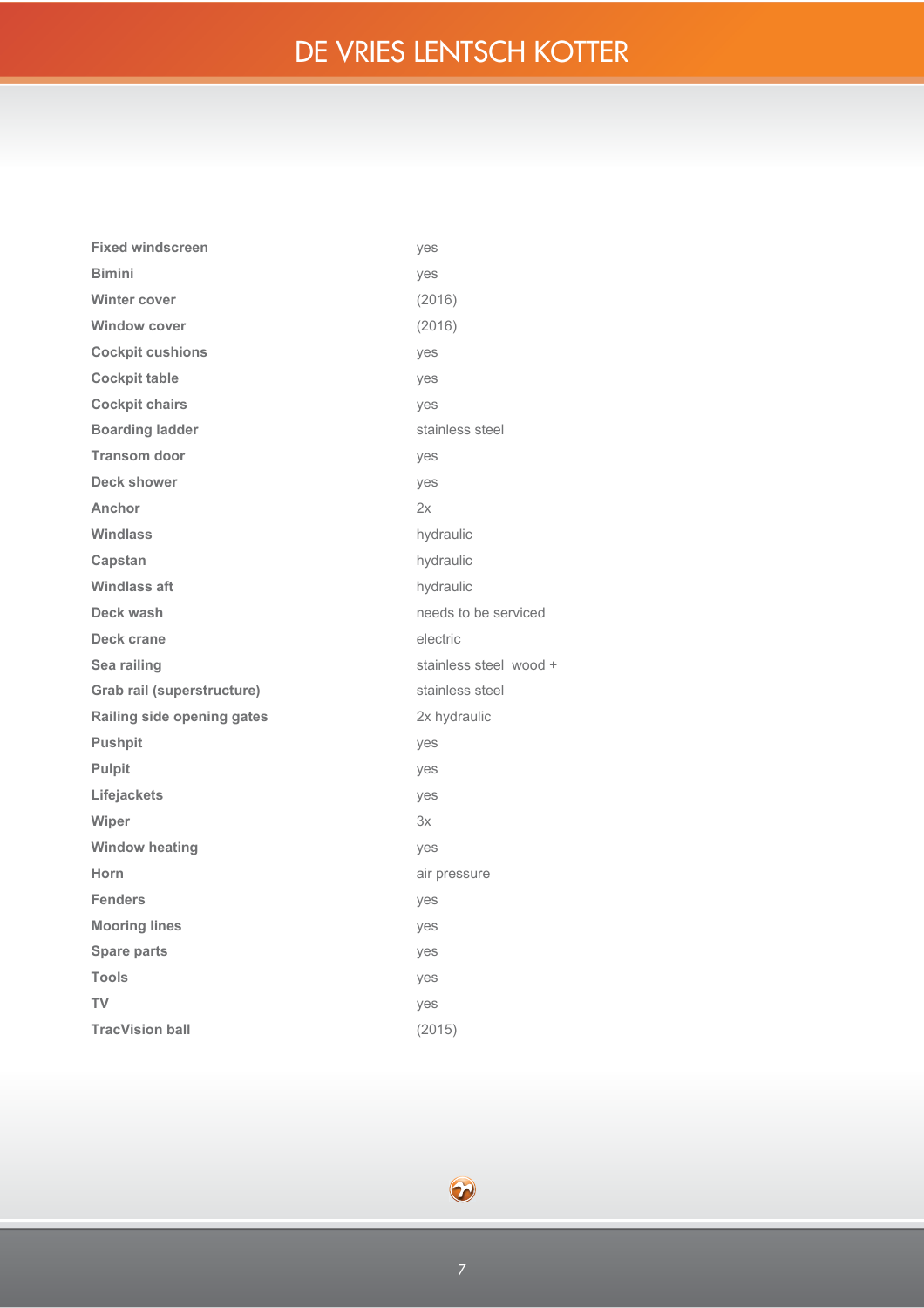| Radio                        | yes         |
|------------------------------|-------------|
| <b>Surround Sound System</b> | Bose (2014) |
| Sub-woofer                   | <b>Bose</b> |
| <b>Cockpit speakers</b>      | yes         |
| Speakers in salon            | <b>Bose</b> |
| Clock - barometer            | ves         |
| <b>Fire extinguisher</b>     | 3x(208)     |
| Extinguisher in engine room  | 1x(2018)    |

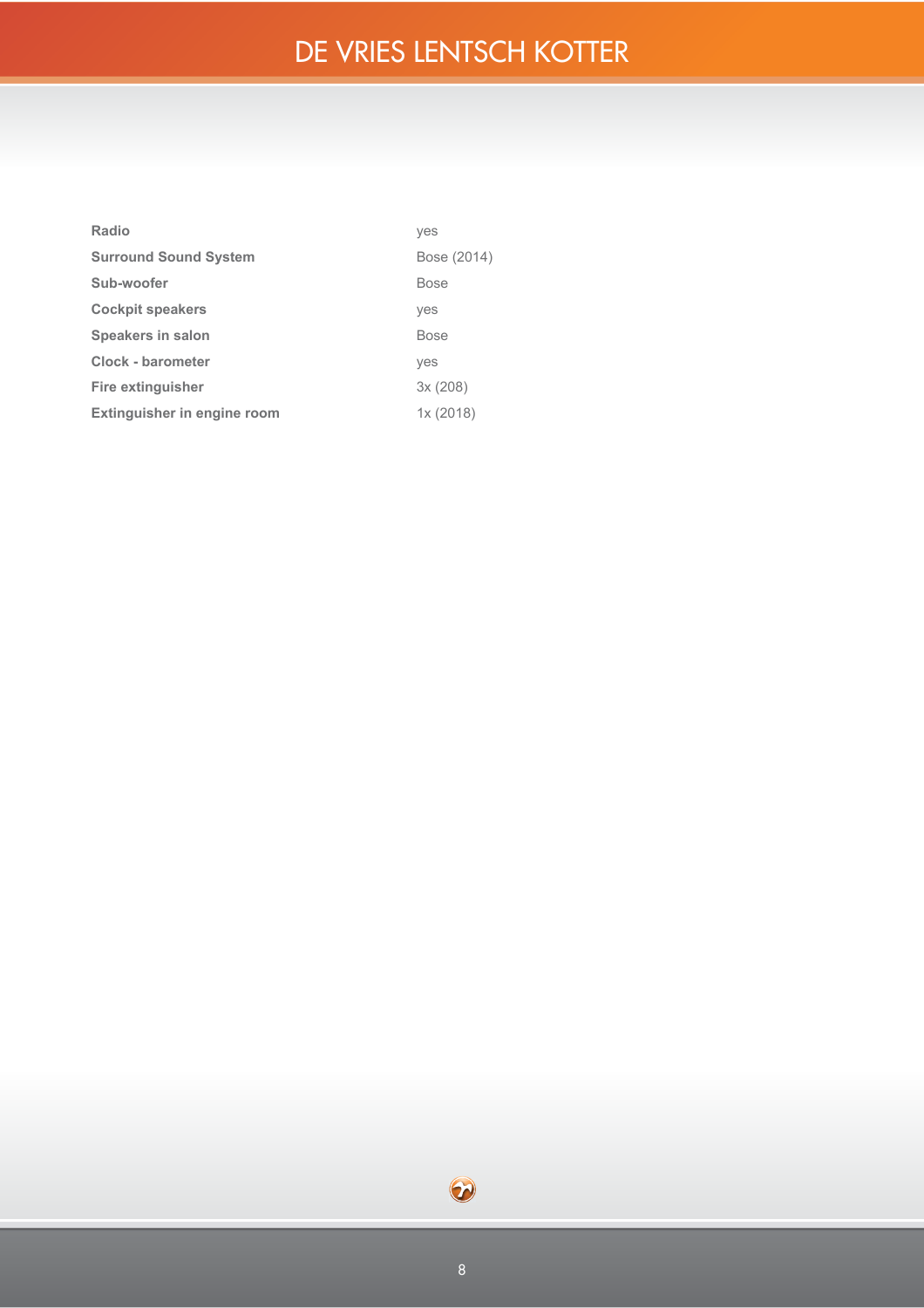# $'(95,(6)/(1768 + .277(5$



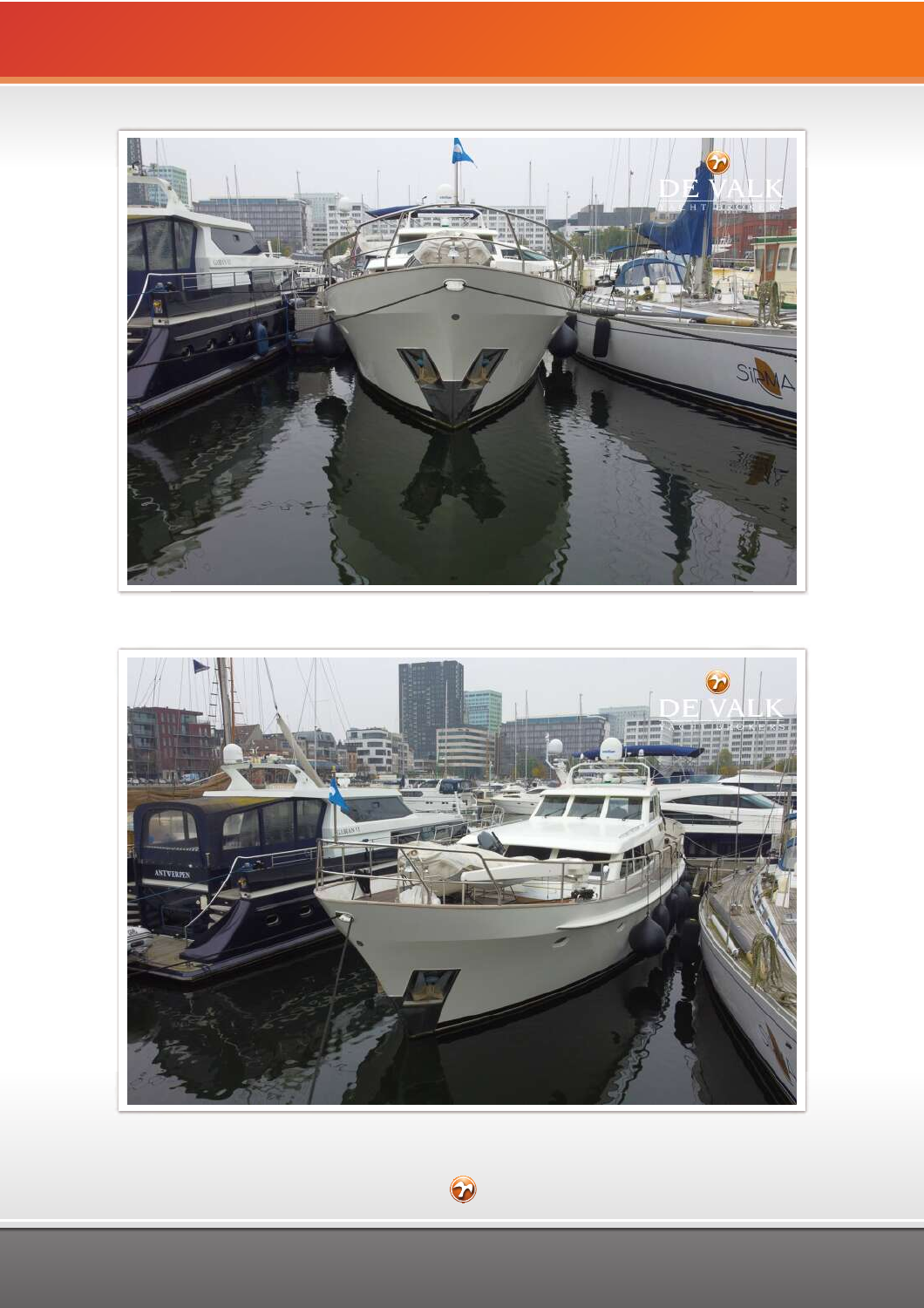| ---- |  |
|------|--|
|      |  |
|      |  |
|      |  |
|      |  |
|      |  |
|      |  |
|      |  |
|      |  |
|      |  |
|      |  |
|      |  |
|      |  |
|      |  |
|      |  |
|      |  |
|      |  |
|      |  |
|      |  |
|      |  |
|      |  |
|      |  |
|      |  |
|      |  |
|      |  |
|      |  |
|      |  |
|      |  |
|      |  |
|      |  |
|      |  |
|      |  |
|      |  |
|      |  |
|      |  |
|      |  |
|      |  |
|      |  |
|      |  |
|      |  |
|      |  |
|      |  |
|      |  |
|      |  |
|      |  |
|      |  |
|      |  |
|      |  |
|      |  |
|      |  |
|      |  |
|      |  |
|      |  |
|      |  |
|      |  |
|      |  |
|      |  |
|      |  |
|      |  |

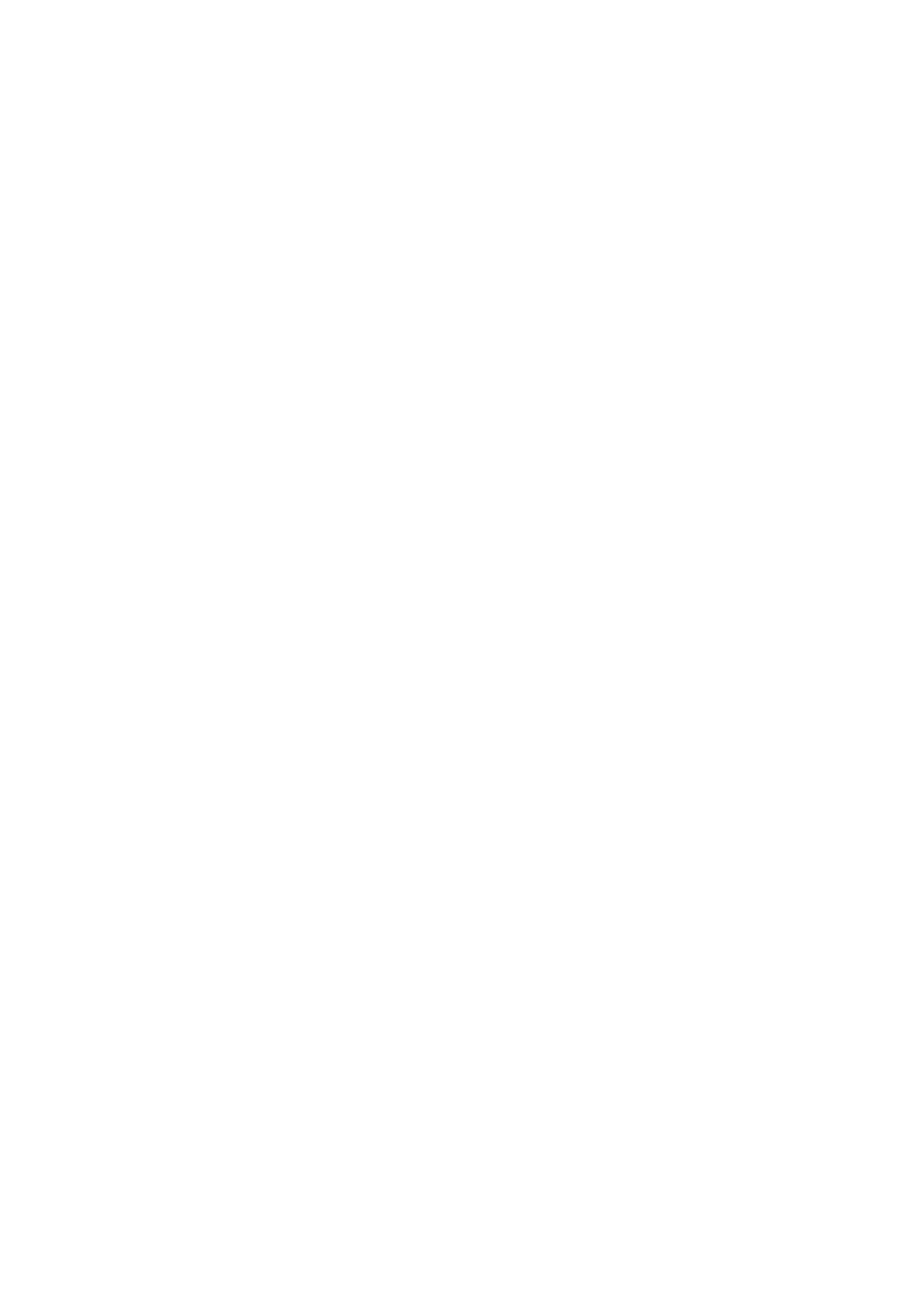| ---- |  |
|------|--|
|      |  |
|      |  |
|      |  |
|      |  |
|      |  |
|      |  |
|      |  |
|      |  |
|      |  |
|      |  |
|      |  |
|      |  |
|      |  |
|      |  |
|      |  |
|      |  |
|      |  |
|      |  |
|      |  |
|      |  |
|      |  |
|      |  |
|      |  |
|      |  |
|      |  |
|      |  |
|      |  |
|      |  |
|      |  |
|      |  |
|      |  |
|      |  |
|      |  |
|      |  |
|      |  |
|      |  |
|      |  |
|      |  |
|      |  |
|      |  |
|      |  |
|      |  |
|      |  |
|      |  |
|      |  |
|      |  |
|      |  |
|      |  |
|      |  |
|      |  |
|      |  |
|      |  |
|      |  |
|      |  |
|      |  |
|      |  |
|      |  |
|      |  |

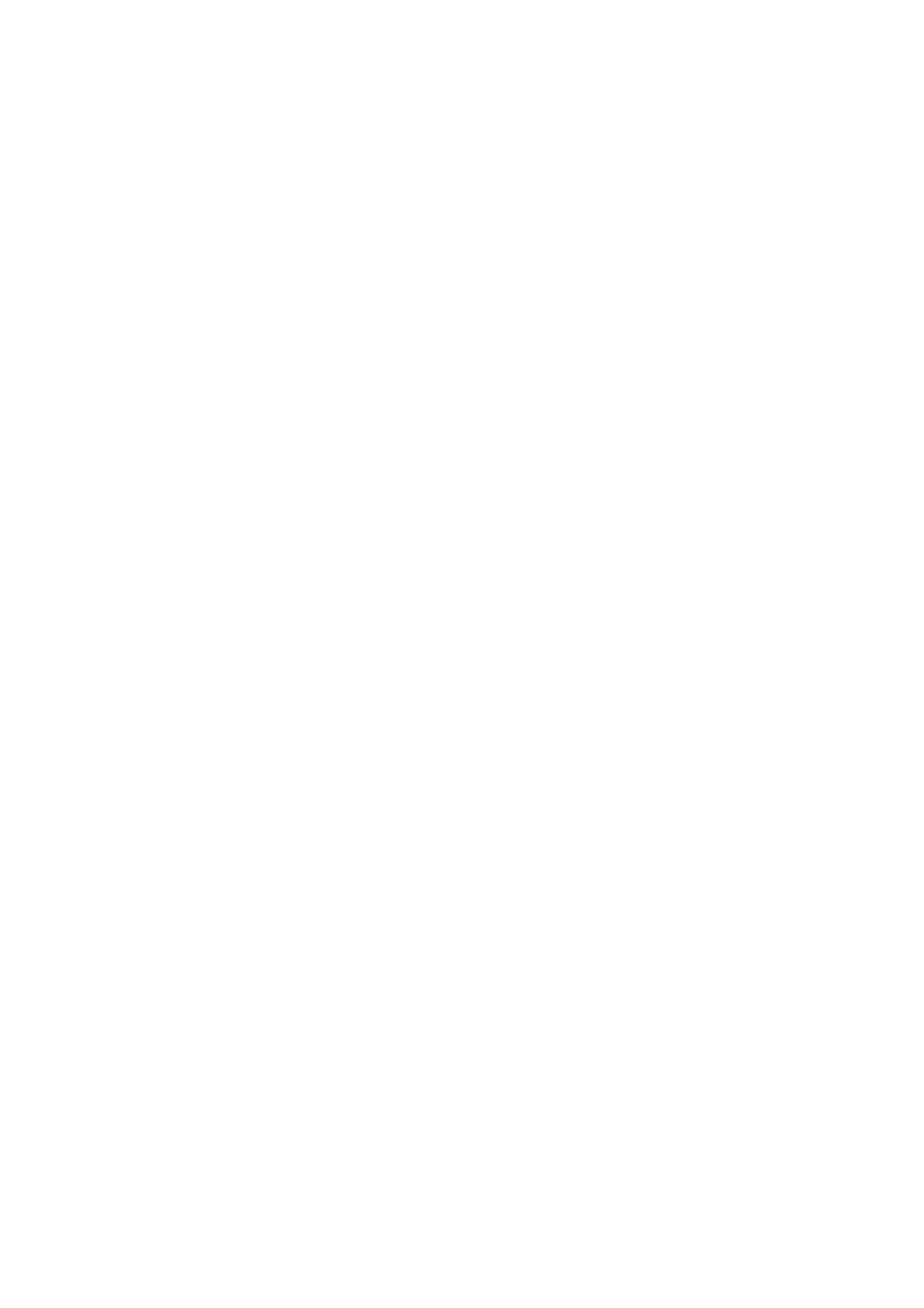| ---- |  |
|------|--|
|      |  |
|      |  |
|      |  |
|      |  |
|      |  |
|      |  |
|      |  |
|      |  |
|      |  |
|      |  |
|      |  |
|      |  |
|      |  |
|      |  |
|      |  |
|      |  |
|      |  |
|      |  |
|      |  |
|      |  |
|      |  |
|      |  |
|      |  |
|      |  |
|      |  |
|      |  |
|      |  |
|      |  |
|      |  |
|      |  |
|      |  |
|      |  |
|      |  |
|      |  |
|      |  |
|      |  |
|      |  |
|      |  |
|      |  |
|      |  |
|      |  |
|      |  |
|      |  |
|      |  |
|      |  |
|      |  |
|      |  |
|      |  |
|      |  |
|      |  |
|      |  |
|      |  |
|      |  |
|      |  |
|      |  |
|      |  |
|      |  |
|      |  |

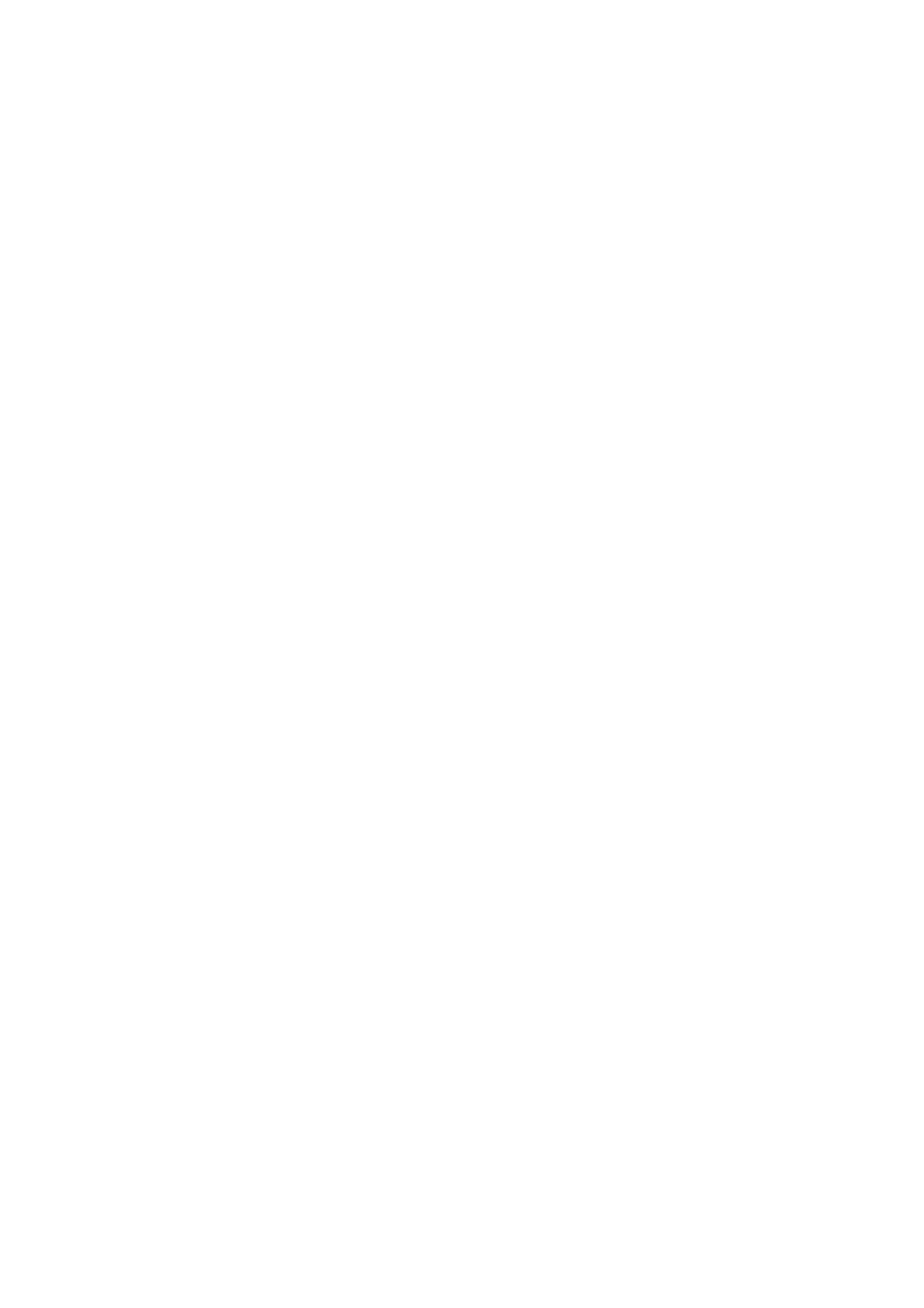| ---- |  |
|------|--|
|      |  |
|      |  |
|      |  |
|      |  |
|      |  |
|      |  |
|      |  |
|      |  |
|      |  |
|      |  |
|      |  |
|      |  |
|      |  |
|      |  |
|      |  |
|      |  |
|      |  |
|      |  |
|      |  |
|      |  |
|      |  |
|      |  |
|      |  |
|      |  |
|      |  |
|      |  |
|      |  |
|      |  |
|      |  |
|      |  |
|      |  |
|      |  |
|      |  |
|      |  |
|      |  |
|      |  |
|      |  |
|      |  |
|      |  |
|      |  |
|      |  |
|      |  |
|      |  |
|      |  |
|      |  |
|      |  |
|      |  |
|      |  |
|      |  |
|      |  |
|      |  |
|      |  |
|      |  |
|      |  |
|      |  |
|      |  |
|      |  |
|      |  |

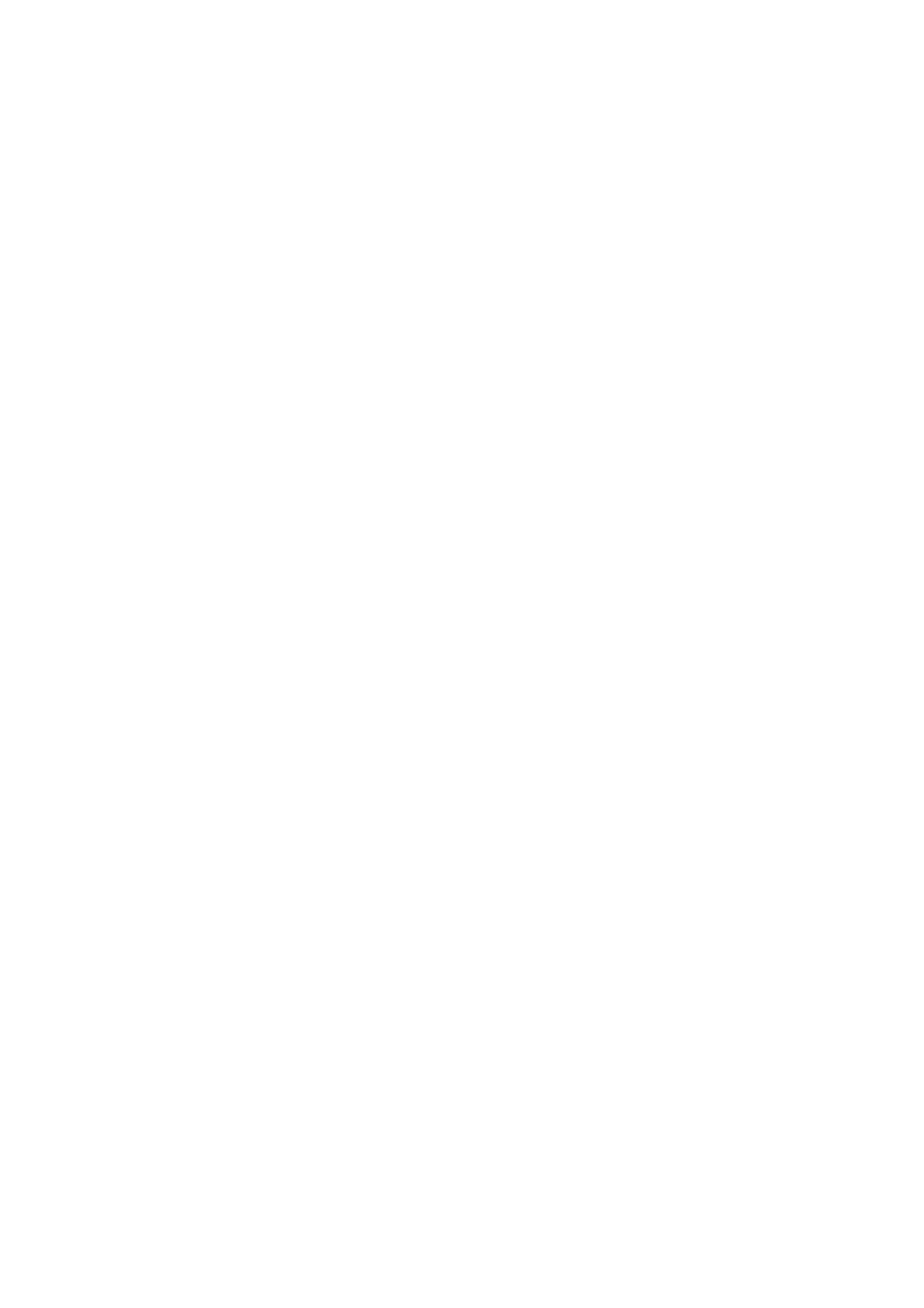| ---- |  |
|------|--|
|      |  |
|      |  |
|      |  |
|      |  |
|      |  |
|      |  |
|      |  |
|      |  |
|      |  |
|      |  |
|      |  |
|      |  |
|      |  |
|      |  |
|      |  |
|      |  |
|      |  |
|      |  |
|      |  |
|      |  |
|      |  |
|      |  |
|      |  |
|      |  |
|      |  |
|      |  |
|      |  |
|      |  |
|      |  |
|      |  |
|      |  |
|      |  |
|      |  |
|      |  |
|      |  |
|      |  |
|      |  |
|      |  |
|      |  |
|      |  |
|      |  |
|      |  |
|      |  |
|      |  |
|      |  |
|      |  |
|      |  |
|      |  |
|      |  |
|      |  |
|      |  |
|      |  |
|      |  |
|      |  |
|      |  |
|      |  |
|      |  |
|      |  |

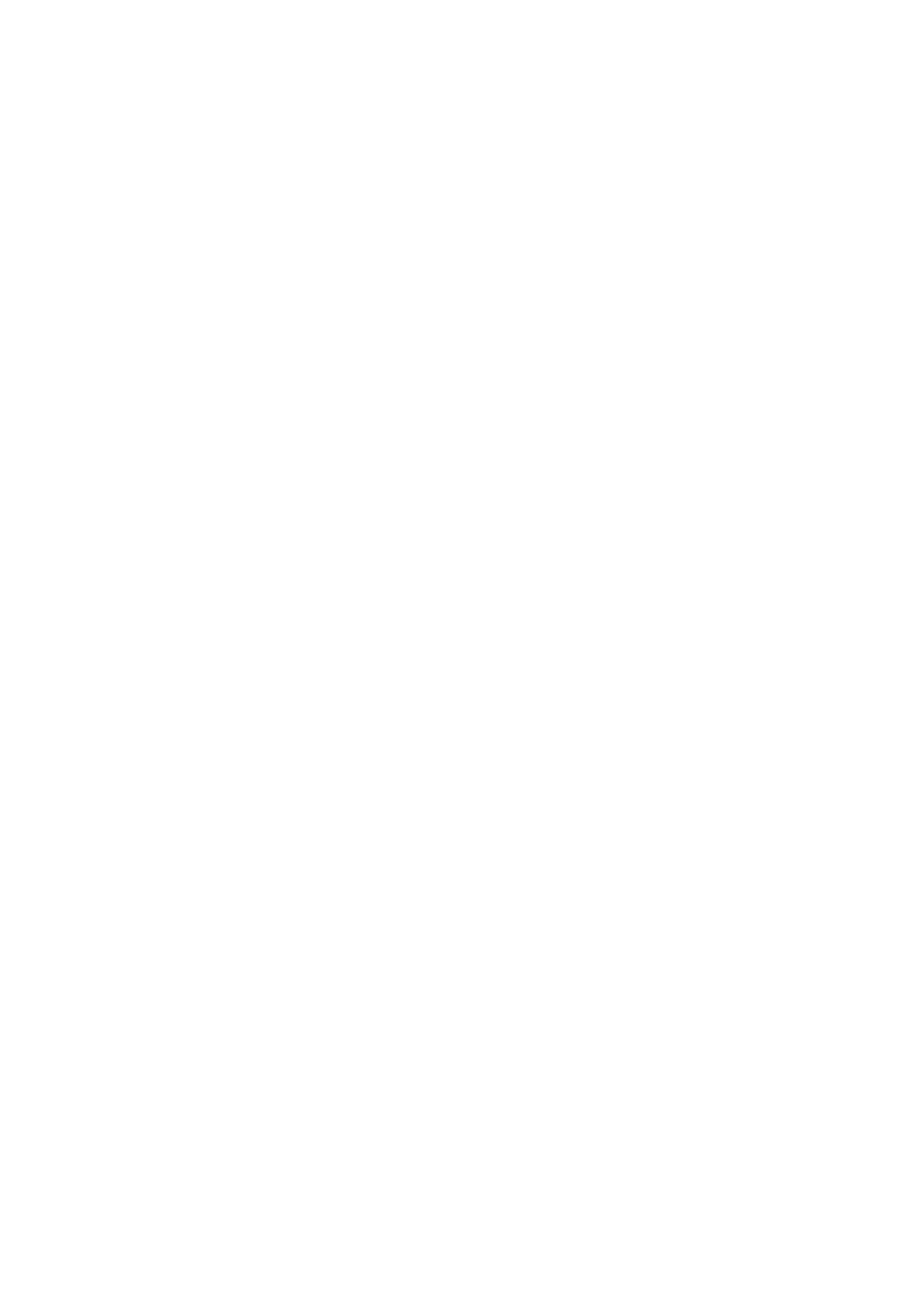| ---- |  |
|------|--|
|      |  |
|      |  |
|      |  |
|      |  |
|      |  |
|      |  |
|      |  |
|      |  |
|      |  |
|      |  |
|      |  |
|      |  |
|      |  |
|      |  |
|      |  |
|      |  |
|      |  |
|      |  |
|      |  |
|      |  |
|      |  |
|      |  |
|      |  |
|      |  |
|      |  |
|      |  |
|      |  |
|      |  |
|      |  |
|      |  |
|      |  |
|      |  |
|      |  |
|      |  |
|      |  |
|      |  |
|      |  |
|      |  |
|      |  |
|      |  |
|      |  |
|      |  |
|      |  |
|      |  |
|      |  |
|      |  |
|      |  |
|      |  |
|      |  |
|      |  |
|      |  |
|      |  |
|      |  |
|      |  |
|      |  |
|      |  |
|      |  |
|      |  |

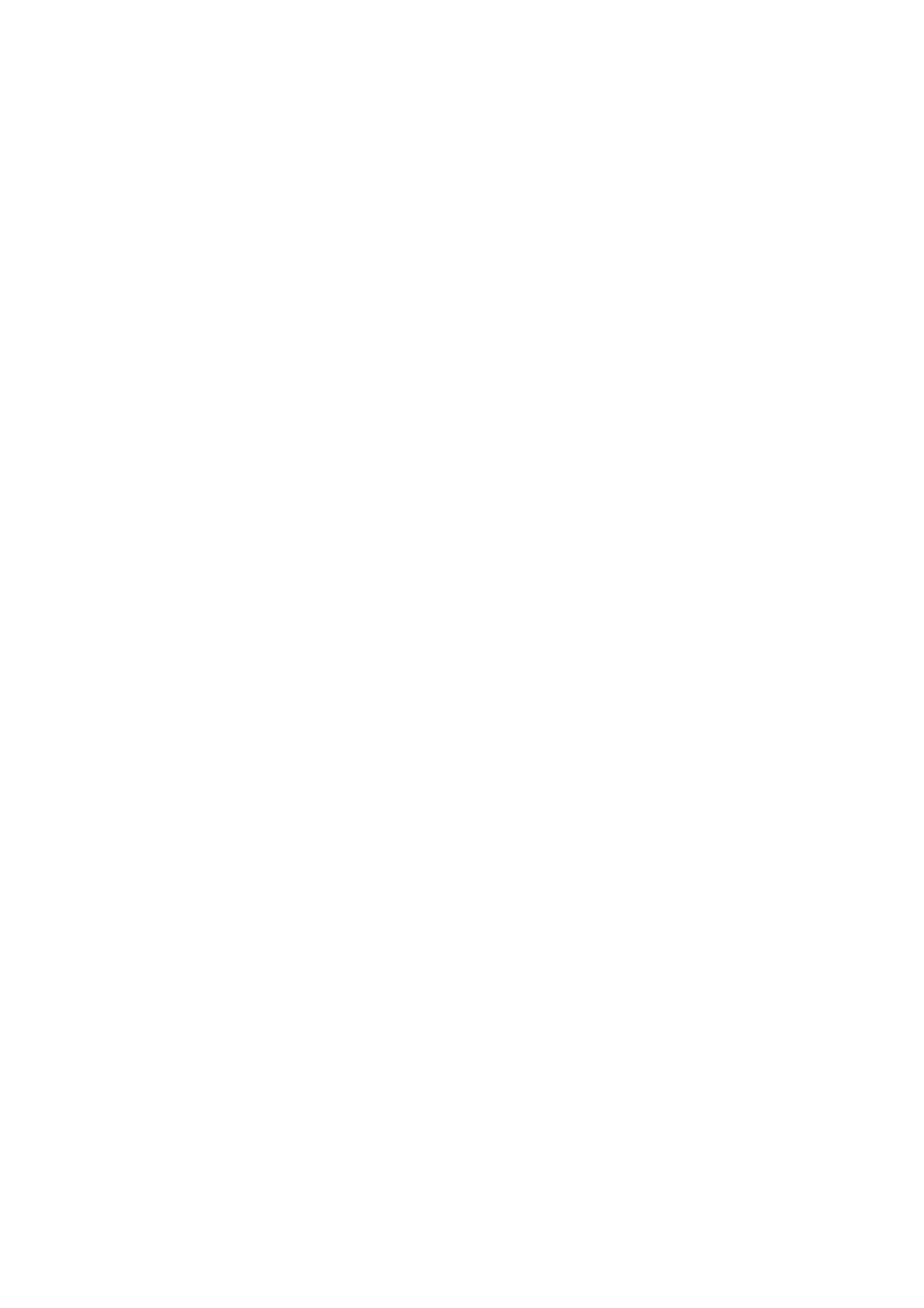| ---- |  |
|------|--|
|      |  |
|      |  |
|      |  |
|      |  |
|      |  |
|      |  |
|      |  |
|      |  |
|      |  |
|      |  |
|      |  |
|      |  |
|      |  |
|      |  |
|      |  |
|      |  |
|      |  |
|      |  |
|      |  |
|      |  |
|      |  |
|      |  |
|      |  |
|      |  |
|      |  |
|      |  |
|      |  |
|      |  |
|      |  |
|      |  |
|      |  |
|      |  |
|      |  |
|      |  |
|      |  |
|      |  |
|      |  |
|      |  |
|      |  |
|      |  |
|      |  |
|      |  |
|      |  |
|      |  |
|      |  |
|      |  |
|      |  |
|      |  |
|      |  |
|      |  |
|      |  |
|      |  |
|      |  |
|      |  |
|      |  |
|      |  |
|      |  |
|      |  |

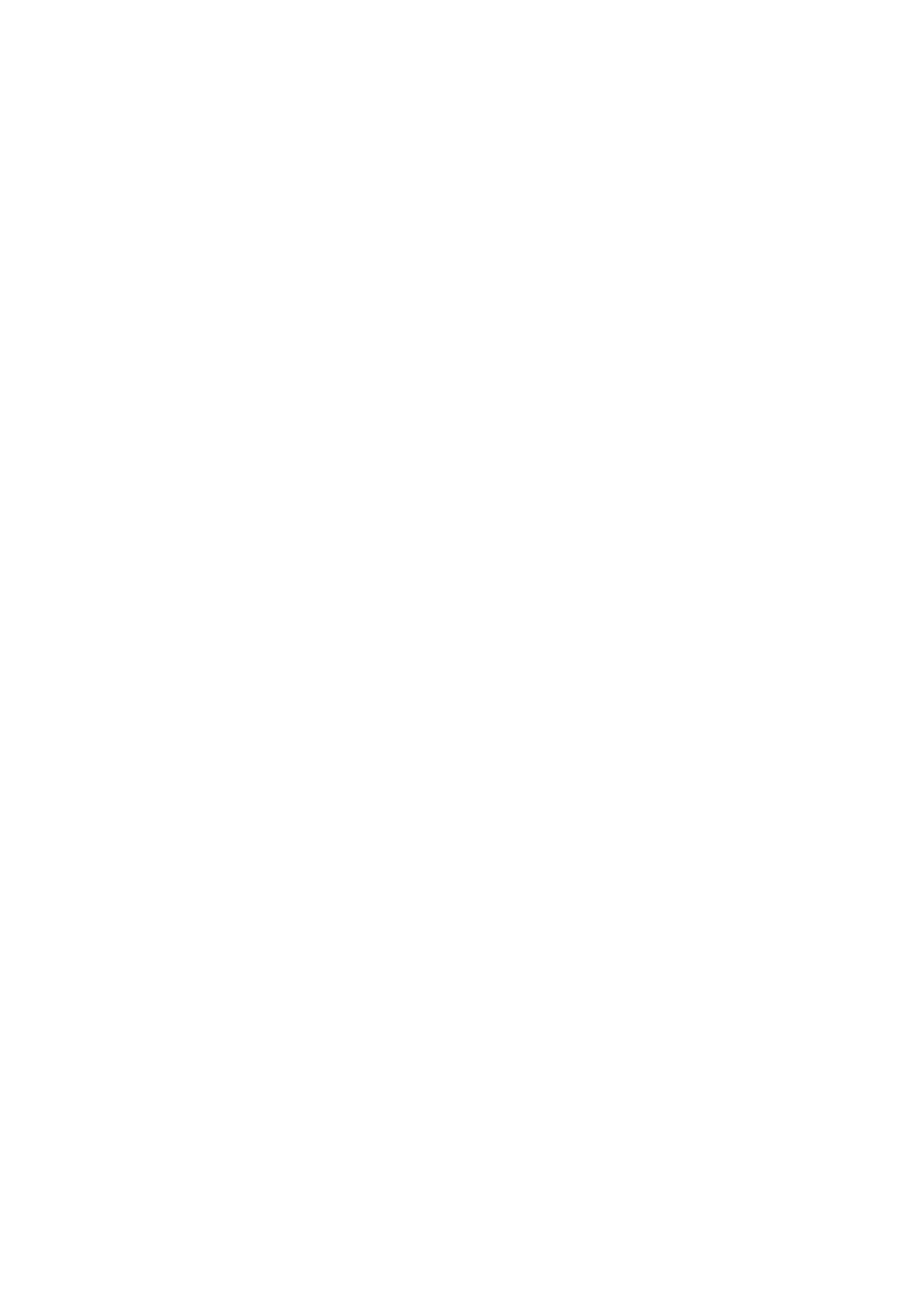| ---- |  |
|------|--|
|      |  |
|      |  |
|      |  |
|      |  |
|      |  |
|      |  |
|      |  |
|      |  |
|      |  |
|      |  |
|      |  |
|      |  |
|      |  |
|      |  |
|      |  |
|      |  |
|      |  |
|      |  |
|      |  |
|      |  |
|      |  |
|      |  |
|      |  |
|      |  |
|      |  |
|      |  |
|      |  |
|      |  |
|      |  |
|      |  |
|      |  |
|      |  |
|      |  |
|      |  |
|      |  |
|      |  |
|      |  |
|      |  |
|      |  |
|      |  |
|      |  |
|      |  |
|      |  |
|      |  |
|      |  |
|      |  |
|      |  |
|      |  |
|      |  |
|      |  |
|      |  |
|      |  |
|      |  |
|      |  |
|      |  |
|      |  |
|      |  |
|      |  |

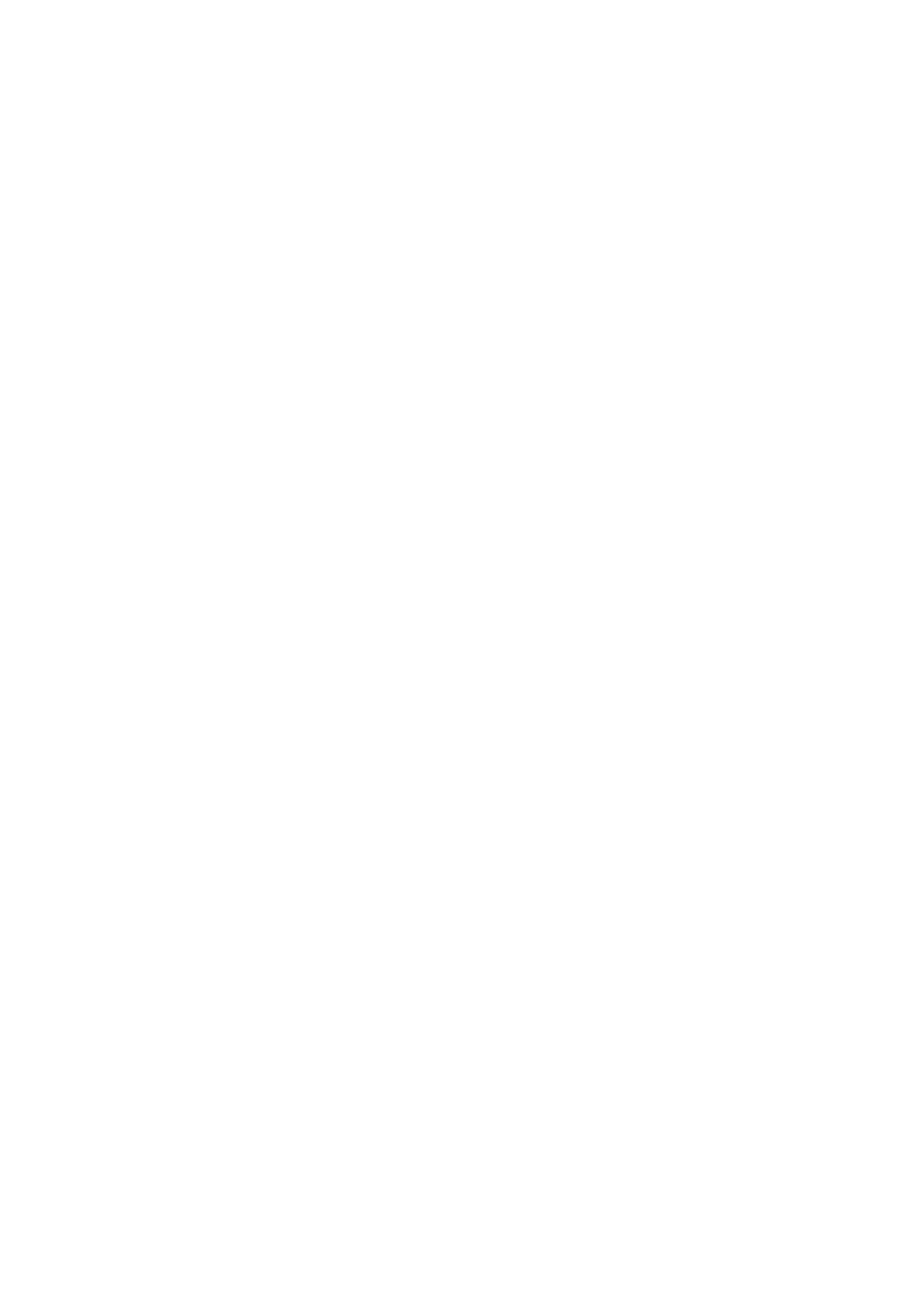| ---- |  |
|------|--|
|      |  |
|      |  |
|      |  |
|      |  |
|      |  |
|      |  |
|      |  |
|      |  |
|      |  |
|      |  |
|      |  |
|      |  |
|      |  |
|      |  |
|      |  |
|      |  |
|      |  |
|      |  |
|      |  |
|      |  |
|      |  |
|      |  |
|      |  |
|      |  |
|      |  |
|      |  |
|      |  |
|      |  |
|      |  |
|      |  |
|      |  |
|      |  |
|      |  |
|      |  |
|      |  |
|      |  |
|      |  |
|      |  |
|      |  |
|      |  |
|      |  |
|      |  |
|      |  |
|      |  |
|      |  |
|      |  |
|      |  |
|      |  |
|      |  |
|      |  |
|      |  |
|      |  |
|      |  |
|      |  |
|      |  |
|      |  |
|      |  |
|      |  |

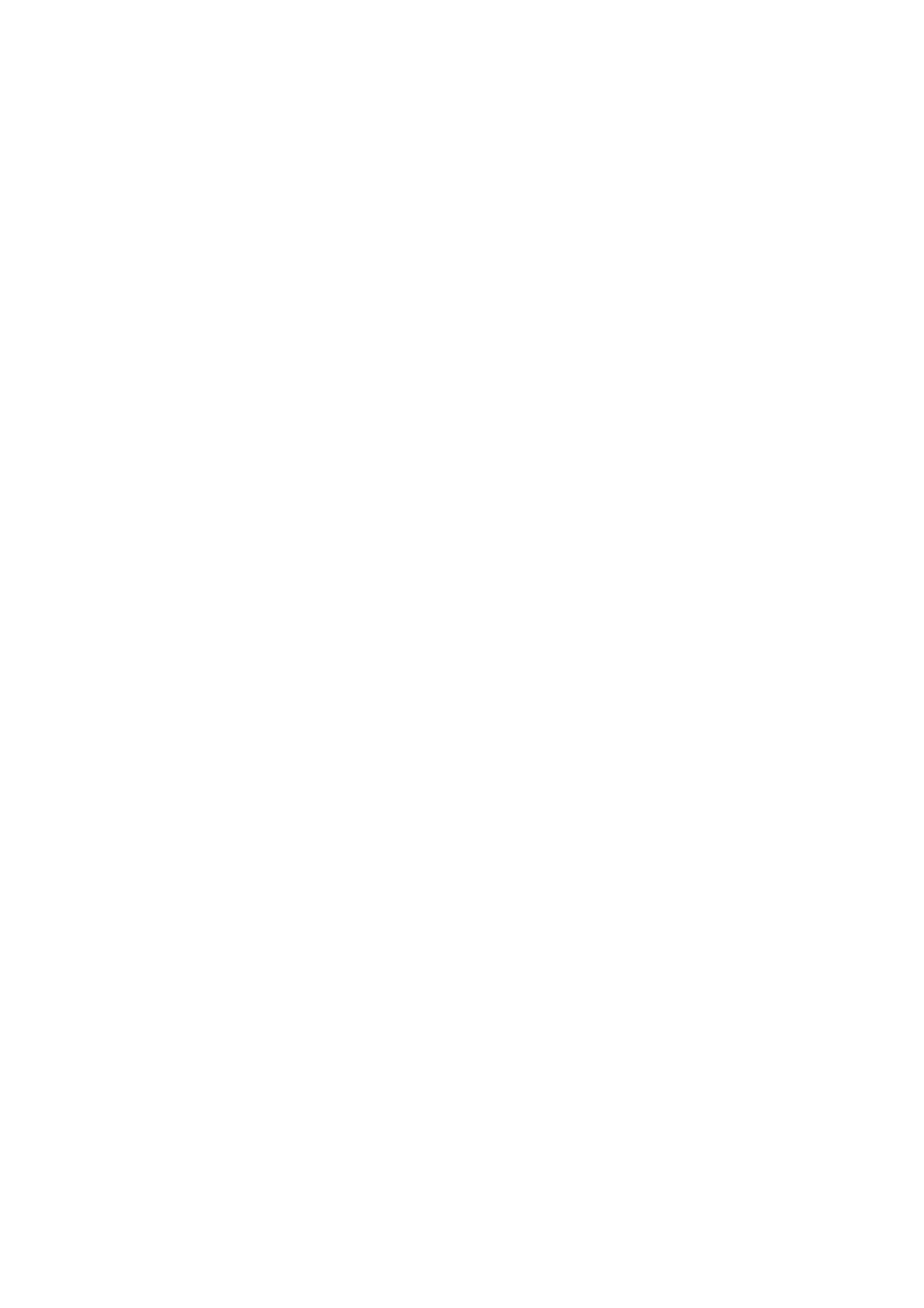| ---- |  |
|------|--|
|      |  |
|      |  |
|      |  |
|      |  |
|      |  |
|      |  |
|      |  |
|      |  |
|      |  |
|      |  |
|      |  |
|      |  |
|      |  |
|      |  |
|      |  |
|      |  |
|      |  |
|      |  |
|      |  |
|      |  |
|      |  |
|      |  |
|      |  |
|      |  |
|      |  |
|      |  |
|      |  |
|      |  |
|      |  |
|      |  |
|      |  |
|      |  |
|      |  |
|      |  |
|      |  |
|      |  |
|      |  |
|      |  |
|      |  |
|      |  |
|      |  |
|      |  |
|      |  |
|      |  |
|      |  |
|      |  |
|      |  |
|      |  |
|      |  |
|      |  |
|      |  |
|      |  |
|      |  |
|      |  |
|      |  |
|      |  |
|      |  |
|      |  |

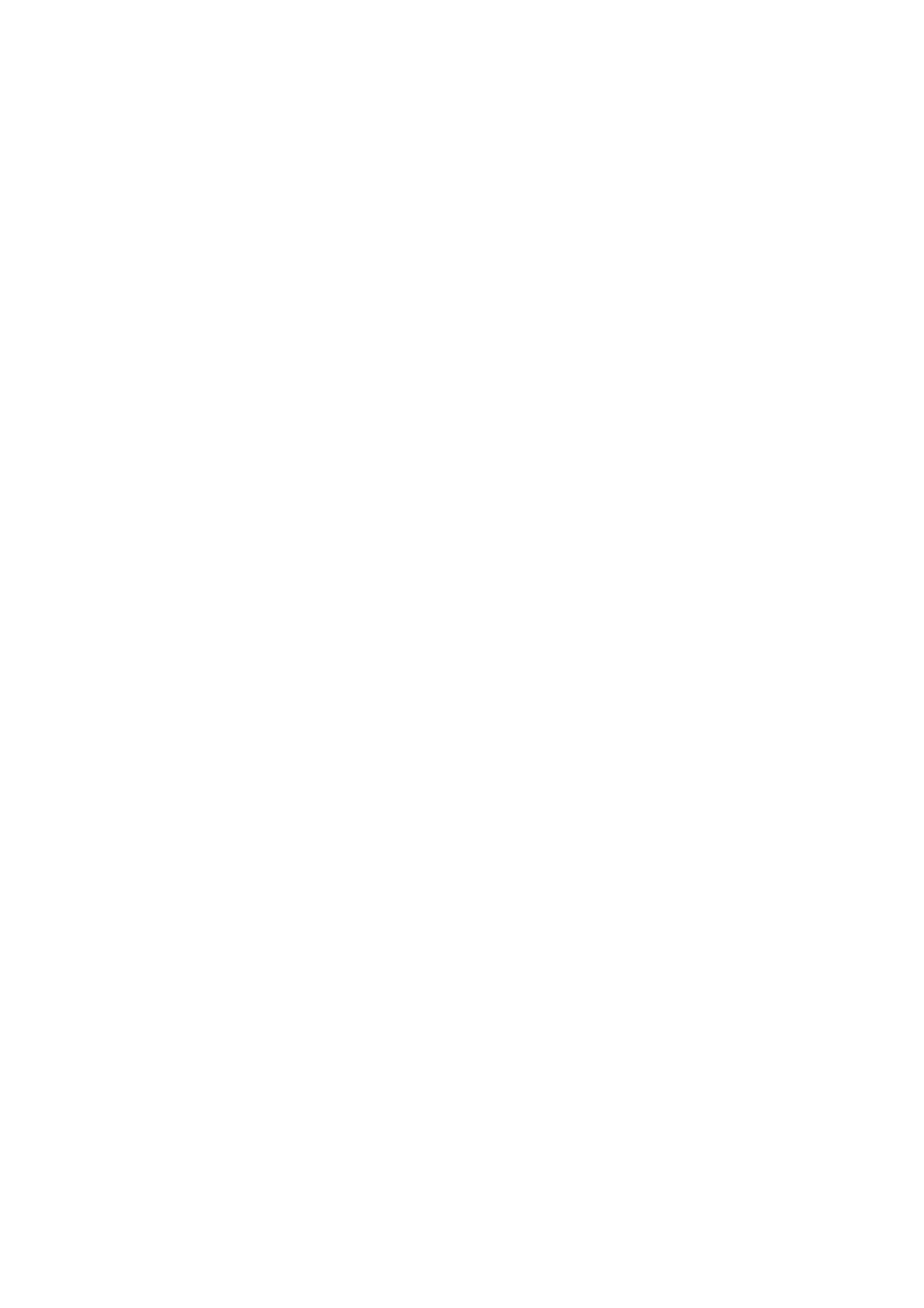| ---- |  |
|------|--|
|      |  |
|      |  |
|      |  |
|      |  |
|      |  |
|      |  |
|      |  |
|      |  |
|      |  |
|      |  |
|      |  |
|      |  |
|      |  |
|      |  |
|      |  |
|      |  |
|      |  |
|      |  |
|      |  |
|      |  |
|      |  |
|      |  |
|      |  |
|      |  |
|      |  |
|      |  |
|      |  |
|      |  |
|      |  |
|      |  |
|      |  |
|      |  |
|      |  |
|      |  |
|      |  |
|      |  |
|      |  |
|      |  |
|      |  |
|      |  |
|      |  |
|      |  |
|      |  |
|      |  |
|      |  |
|      |  |
|      |  |
|      |  |
|      |  |
|      |  |
|      |  |
|      |  |
|      |  |
|      |  |
|      |  |
|      |  |
|      |  |
|      |  |

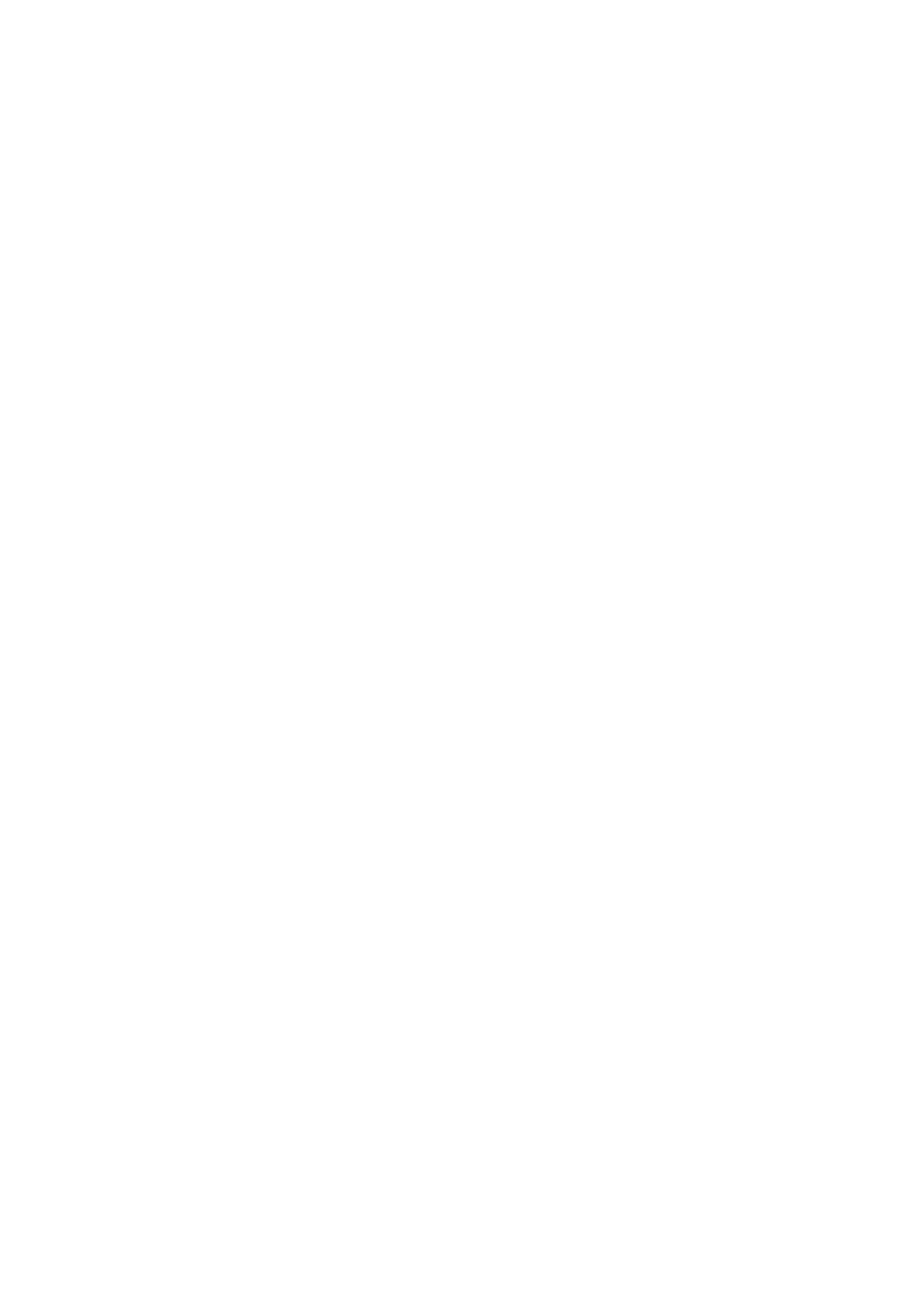| ---- |  |
|------|--|
|      |  |
|      |  |
|      |  |
|      |  |
|      |  |
|      |  |
|      |  |
|      |  |
|      |  |
|      |  |
|      |  |
|      |  |
|      |  |
|      |  |
|      |  |
|      |  |
|      |  |
|      |  |
|      |  |
|      |  |
|      |  |
|      |  |
|      |  |
|      |  |
|      |  |
|      |  |
|      |  |
|      |  |
|      |  |
|      |  |
|      |  |
|      |  |
|      |  |
|      |  |
|      |  |
|      |  |
|      |  |
|      |  |
|      |  |
|      |  |
|      |  |
|      |  |
|      |  |
|      |  |
|      |  |
|      |  |
|      |  |
|      |  |
|      |  |
|      |  |
|      |  |
|      |  |
|      |  |
|      |  |
|      |  |
|      |  |
|      |  |
|      |  |

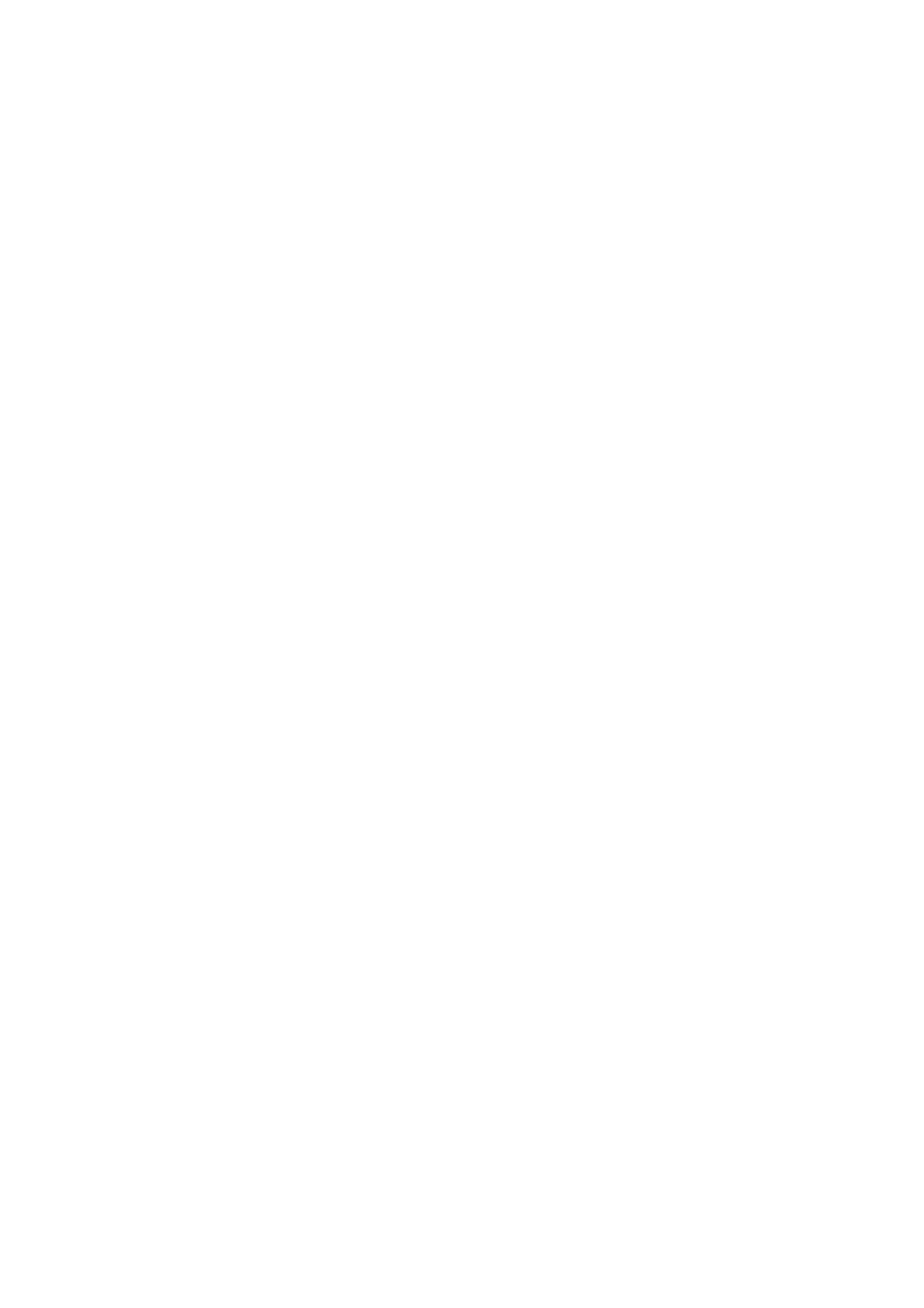| ---- |  |
|------|--|
|      |  |
|      |  |
|      |  |
|      |  |
|      |  |
|      |  |
|      |  |
|      |  |
|      |  |
|      |  |
|      |  |
|      |  |
|      |  |
|      |  |
|      |  |
|      |  |
|      |  |
|      |  |
|      |  |
|      |  |
|      |  |
|      |  |
|      |  |
|      |  |
|      |  |
|      |  |
|      |  |
|      |  |
|      |  |
|      |  |
|      |  |
|      |  |
|      |  |
|      |  |
|      |  |
|      |  |
|      |  |
|      |  |
|      |  |
|      |  |
|      |  |
|      |  |
|      |  |
|      |  |
|      |  |
|      |  |
|      |  |
|      |  |
|      |  |
|      |  |
|      |  |
|      |  |
|      |  |
|      |  |
|      |  |
|      |  |
|      |  |
|      |  |

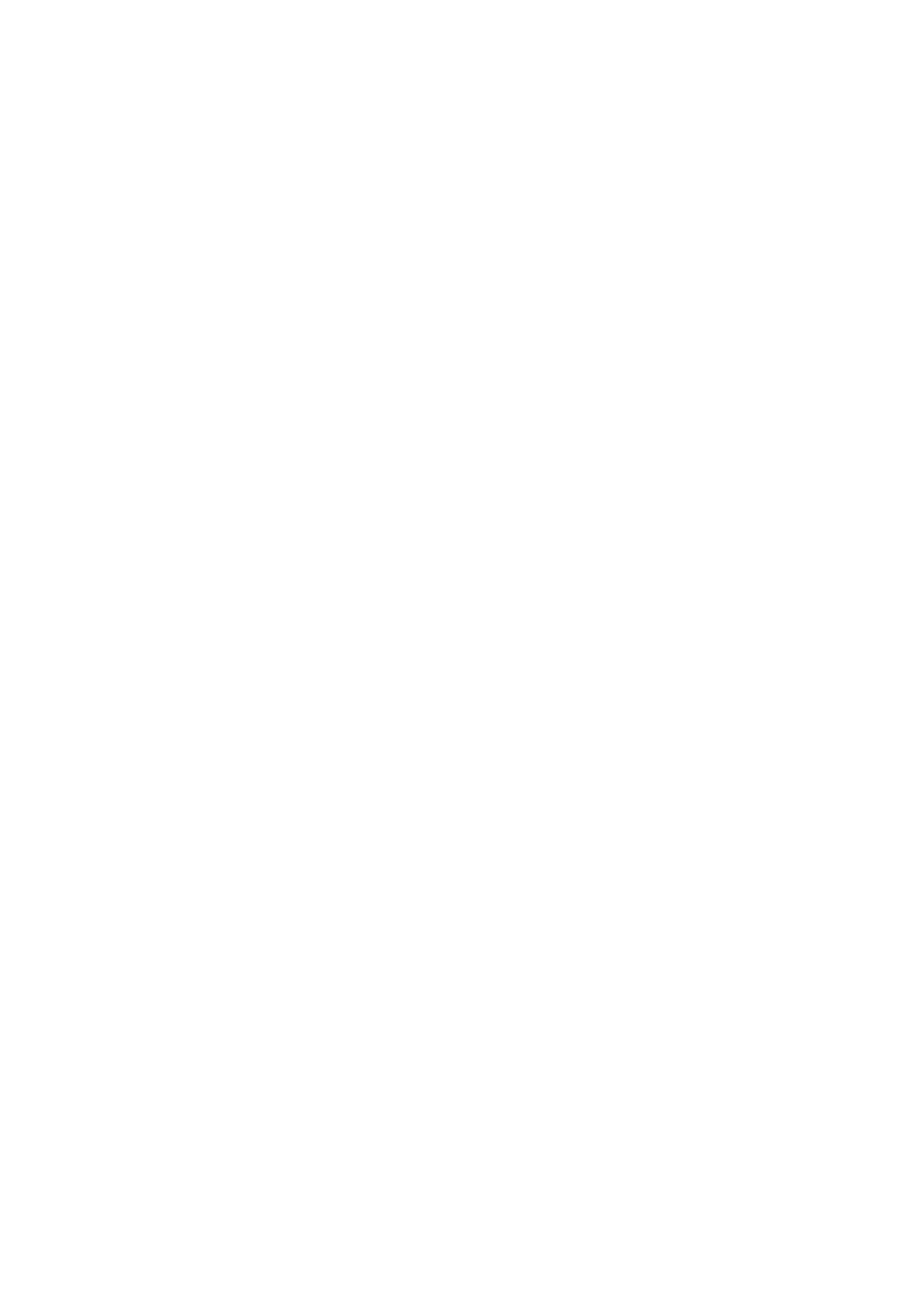| ---- |  |
|------|--|
|      |  |
|      |  |
|      |  |
|      |  |
|      |  |
|      |  |
|      |  |
|      |  |
|      |  |
|      |  |
|      |  |
|      |  |
|      |  |
|      |  |
|      |  |
|      |  |
|      |  |
|      |  |
|      |  |
|      |  |
|      |  |
|      |  |
|      |  |
|      |  |
|      |  |
|      |  |
|      |  |
|      |  |
|      |  |
|      |  |
|      |  |
|      |  |
|      |  |
|      |  |
|      |  |
|      |  |
|      |  |
|      |  |
|      |  |
|      |  |
|      |  |
|      |  |
|      |  |
|      |  |
|      |  |
|      |  |
|      |  |
|      |  |
|      |  |
|      |  |
|      |  |
|      |  |
|      |  |
|      |  |
|      |  |
|      |  |
|      |  |
|      |  |

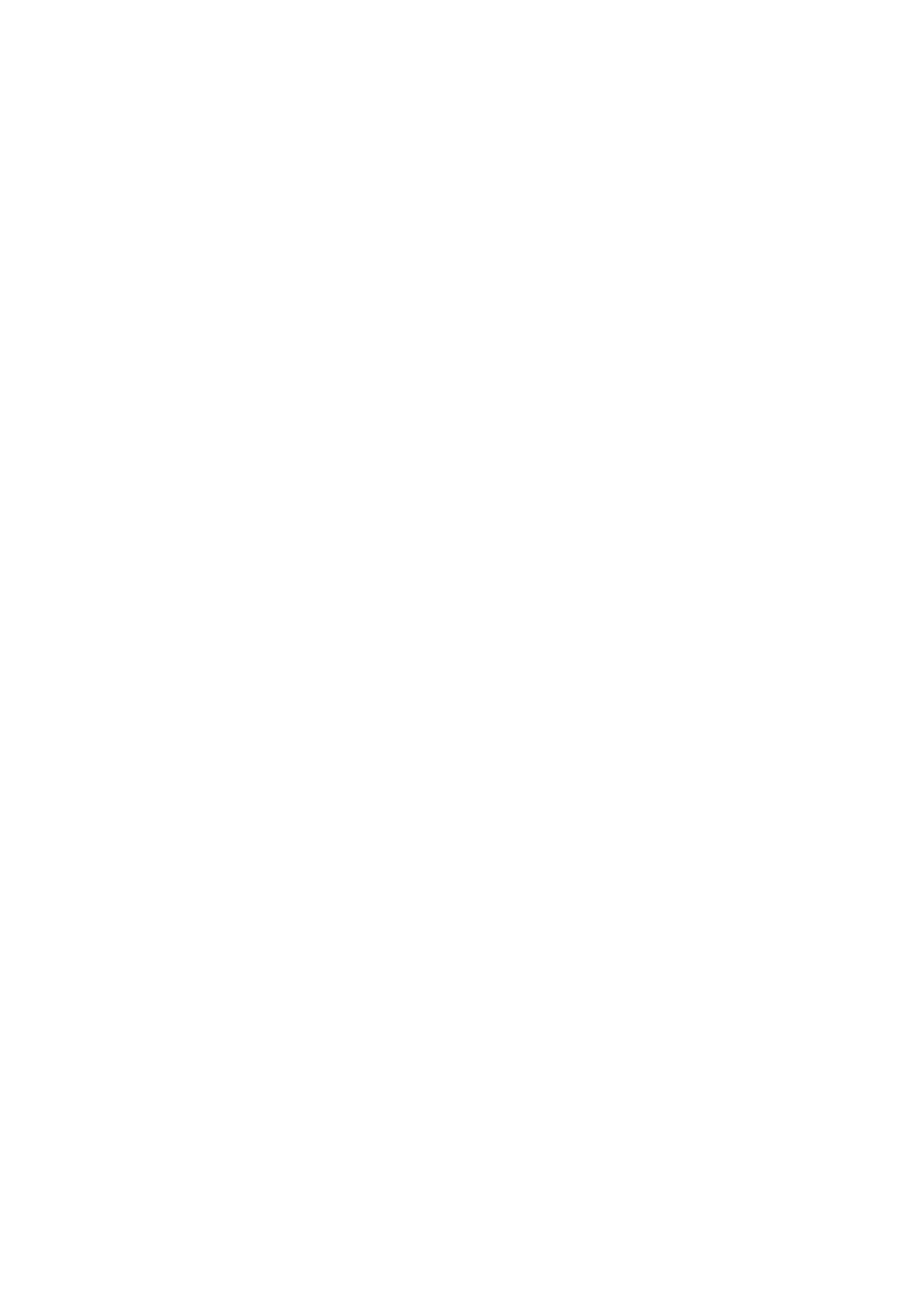| ---- |  |
|------|--|
|      |  |
|      |  |
|      |  |
|      |  |
|      |  |
|      |  |
|      |  |
|      |  |
|      |  |
|      |  |
|      |  |
|      |  |
|      |  |
|      |  |
|      |  |
|      |  |
|      |  |
|      |  |
|      |  |
|      |  |
|      |  |
|      |  |
|      |  |
|      |  |
|      |  |
|      |  |
|      |  |
|      |  |
|      |  |
|      |  |
|      |  |
|      |  |
|      |  |
|      |  |
|      |  |
|      |  |
|      |  |
|      |  |
|      |  |
|      |  |
|      |  |
|      |  |
|      |  |
|      |  |
|      |  |
|      |  |
|      |  |
|      |  |
|      |  |
|      |  |
|      |  |
|      |  |
|      |  |
|      |  |
|      |  |
|      |  |
|      |  |
|      |  |

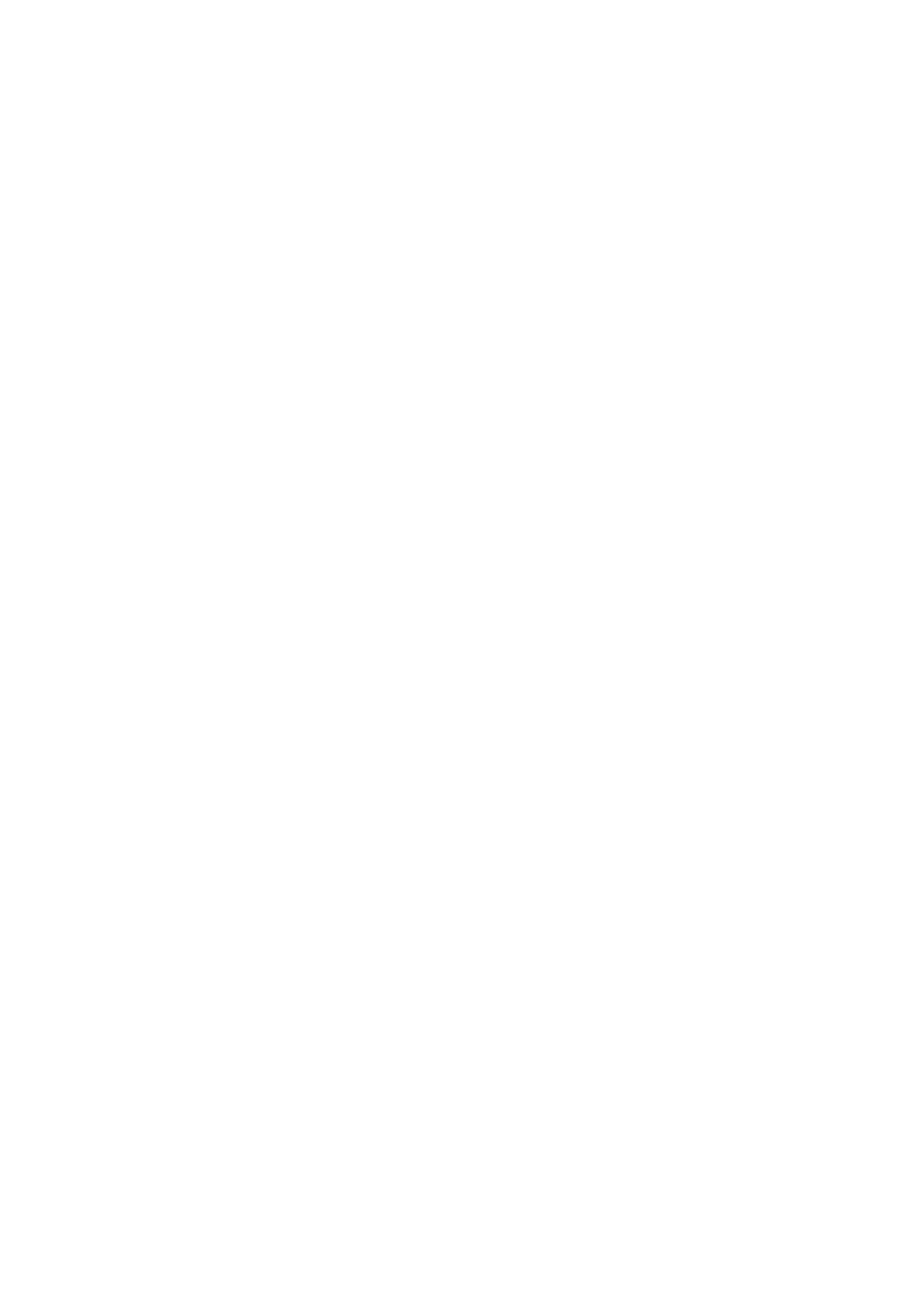| ---- |  |
|------|--|
|      |  |
|      |  |
|      |  |
|      |  |
|      |  |
|      |  |
|      |  |
|      |  |
|      |  |
|      |  |
|      |  |
|      |  |
|      |  |
|      |  |
|      |  |
|      |  |
|      |  |
|      |  |
|      |  |
|      |  |
|      |  |
|      |  |
|      |  |
|      |  |
|      |  |
|      |  |
|      |  |
|      |  |
|      |  |
|      |  |
|      |  |
|      |  |
|      |  |
|      |  |
|      |  |
|      |  |
|      |  |
|      |  |
|      |  |
|      |  |
|      |  |
|      |  |
|      |  |
|      |  |
|      |  |
|      |  |
|      |  |
|      |  |
|      |  |
|      |  |
|      |  |
|      |  |
|      |  |
|      |  |
|      |  |
|      |  |
|      |  |
|      |  |

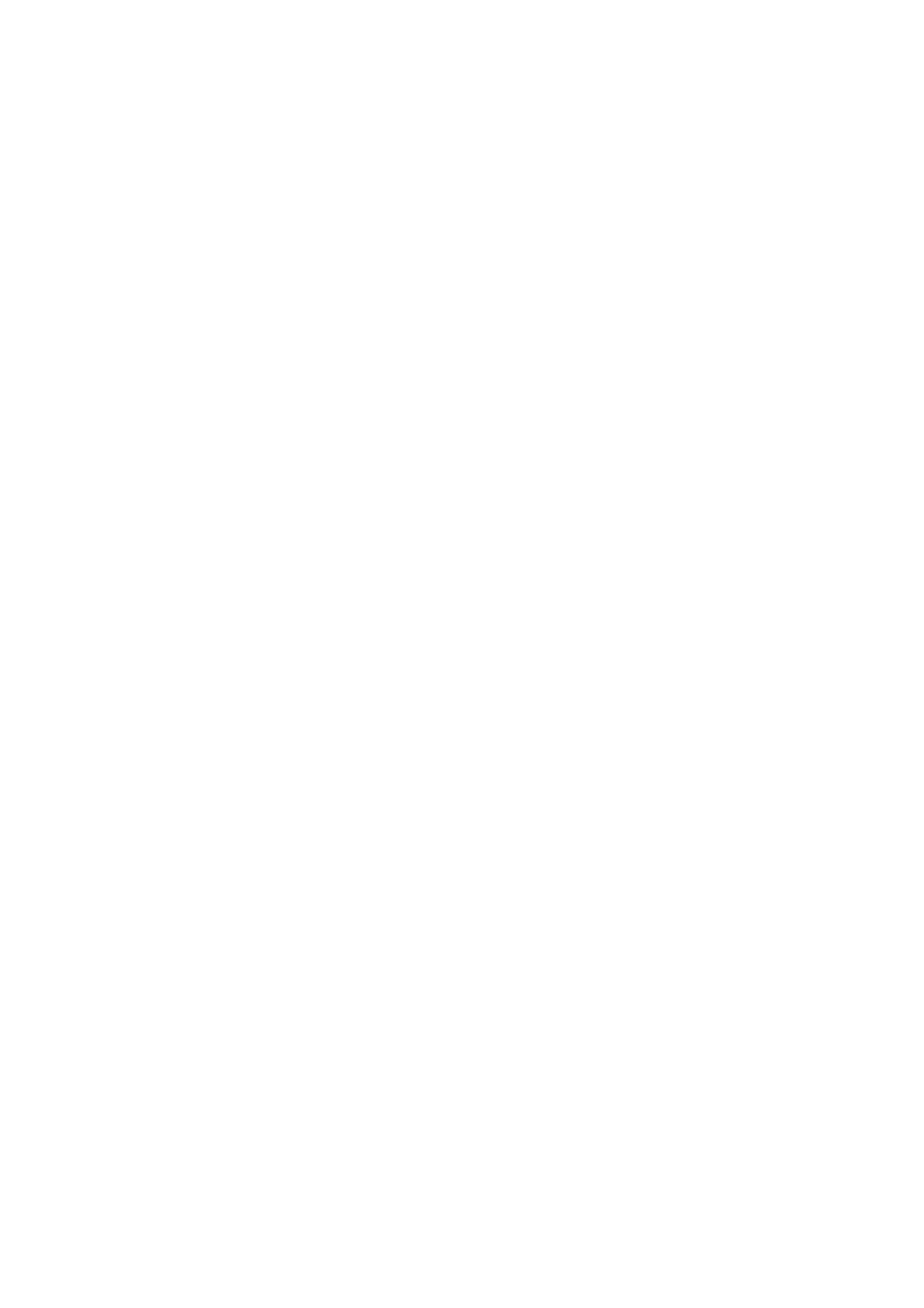| ---- |  |
|------|--|
|      |  |
|      |  |
|      |  |
|      |  |
|      |  |
|      |  |
|      |  |
|      |  |
|      |  |
|      |  |
|      |  |
|      |  |
|      |  |
|      |  |
|      |  |
|      |  |
|      |  |
|      |  |
|      |  |
|      |  |
|      |  |
|      |  |
|      |  |
|      |  |
|      |  |
|      |  |
|      |  |
|      |  |
|      |  |
|      |  |
|      |  |
|      |  |
|      |  |
|      |  |
|      |  |
|      |  |
|      |  |
|      |  |
|      |  |
|      |  |
|      |  |
|      |  |
|      |  |
|      |  |
|      |  |
|      |  |
|      |  |
|      |  |
|      |  |
|      |  |
|      |  |
|      |  |
|      |  |
|      |  |
|      |  |
|      |  |
|      |  |
|      |  |

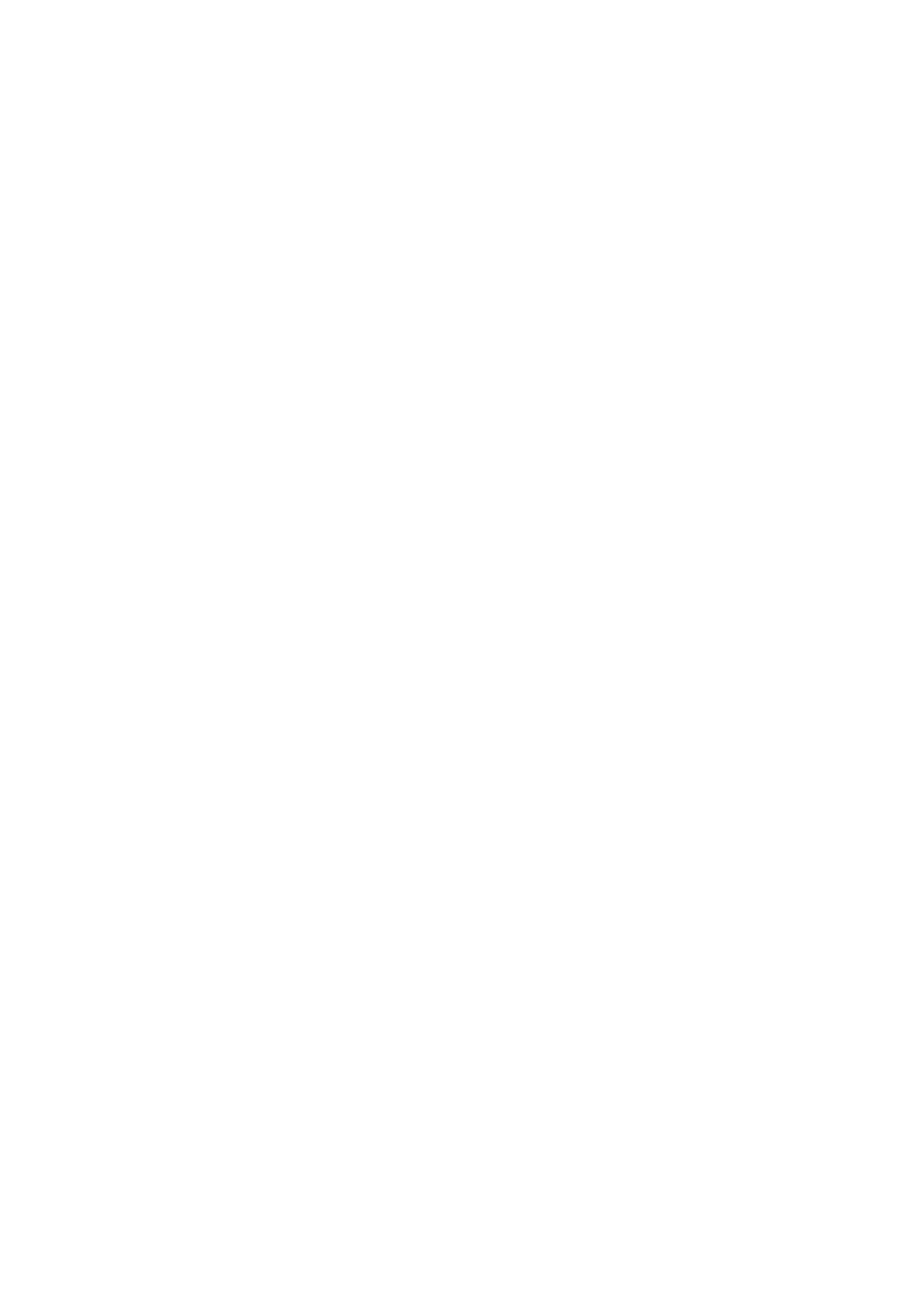| ---- |  |
|------|--|
|      |  |
|      |  |
|      |  |
|      |  |
|      |  |
|      |  |
|      |  |
|      |  |
|      |  |
|      |  |
|      |  |
|      |  |
|      |  |
|      |  |
|      |  |
|      |  |
|      |  |
|      |  |
|      |  |
|      |  |
|      |  |
|      |  |
|      |  |
|      |  |
|      |  |
|      |  |
|      |  |
|      |  |
|      |  |
|      |  |
|      |  |
|      |  |
|      |  |
|      |  |
|      |  |
|      |  |
|      |  |
|      |  |
|      |  |
|      |  |
|      |  |
|      |  |
|      |  |
|      |  |
|      |  |
|      |  |
|      |  |
|      |  |
|      |  |
|      |  |
|      |  |
|      |  |
|      |  |
|      |  |
|      |  |
|      |  |
|      |  |
|      |  |

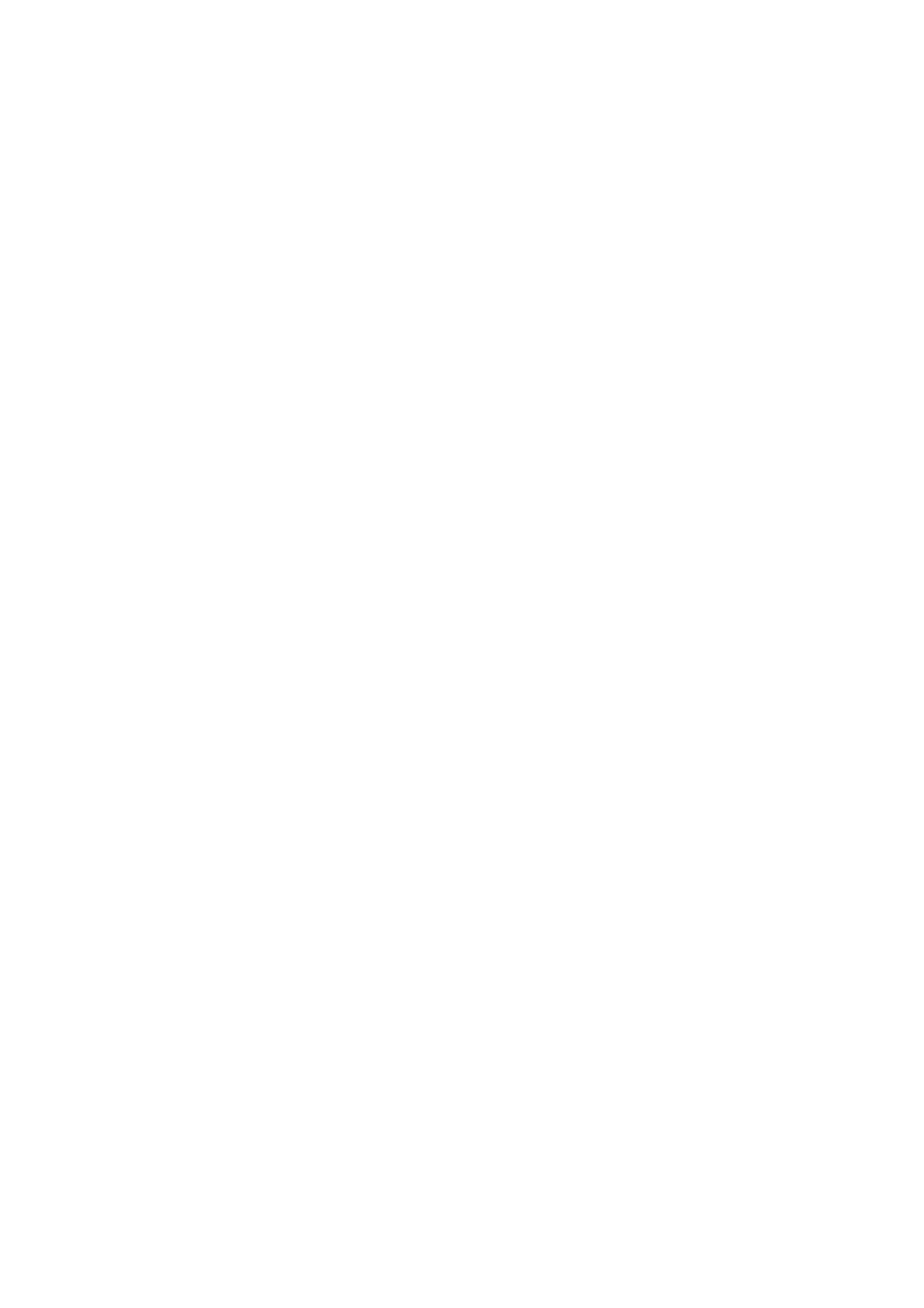| ---- |  |
|------|--|
|      |  |
|      |  |
|      |  |
|      |  |
|      |  |
|      |  |
|      |  |
|      |  |
|      |  |
|      |  |
|      |  |
|      |  |
|      |  |
|      |  |
|      |  |
|      |  |
|      |  |
|      |  |
|      |  |
|      |  |
|      |  |
|      |  |
|      |  |
|      |  |
|      |  |
|      |  |
|      |  |
|      |  |
|      |  |
|      |  |
|      |  |
|      |  |
|      |  |
|      |  |
|      |  |
|      |  |
|      |  |
|      |  |
|      |  |
|      |  |
|      |  |
|      |  |
|      |  |
|      |  |
|      |  |
|      |  |
|      |  |
|      |  |
|      |  |
|      |  |
|      |  |
|      |  |
|      |  |
|      |  |
|      |  |
|      |  |
|      |  |
|      |  |